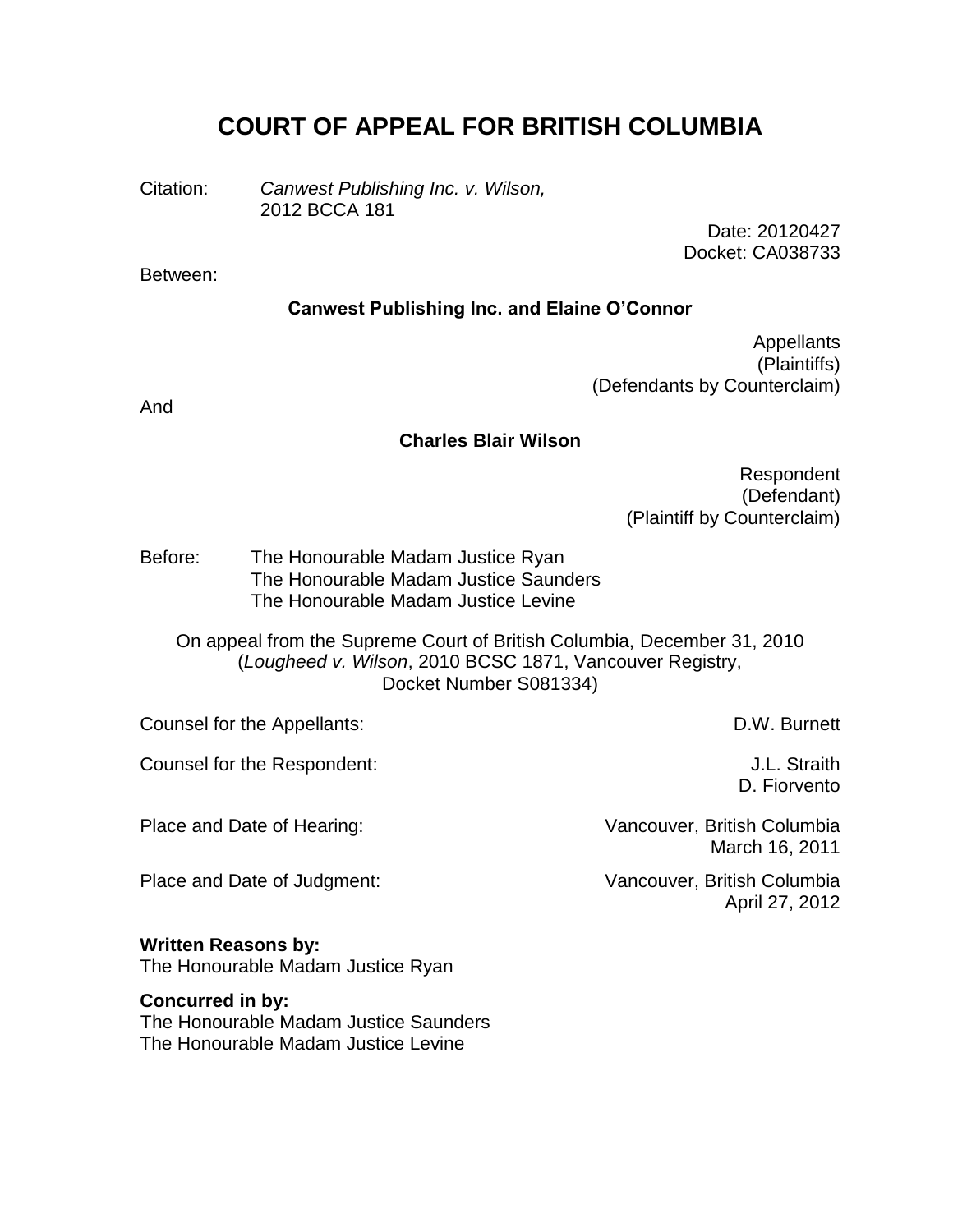## **Reasons for Judgment of the Honourable Madam Justice Ryan:**

#### **Introduction**

[1] The appellants, Canwest Publishing Inc. ("Canwest") and Elaine O'Connor, appeal the December 31, 2010 order Mr. Justice Williamson pronounced pursuant to Rule 7-3(7) of the *Supreme Court Civil Rules*, requiring Ms. O'Connor to answer questions contained in two interrogatories served upon her by the respondent, Charles Blair Wilson. The effect of the order is to require Ms. O'Connor, a professional journalist, to reveal the identity of a confidential source.

## **Factual Background**

[2] The October 28, 2007 edition of The Province, a Vancouver-based newspaper owned by Canwest, featured an article written by Ms. O'Connor. The article contained certain details of alleged financial improprieties of Mr. Wilson, who at that time was a member of the Liberal Party of Canada and Member of Parliament for the riding of West Vancouver—Sunshine Coast—Sea to Sky Country.

[3] The newspaper article was based on information obtained from a number of sources, many of whom Ms. O'Connor named in the article. However, a limited amount of information was provided by three confidential sources who spoke on condition of anonymity. The article reported that Mr. Wilson and his wife Kelly Wilson owed millions of dollars to the estate of Mrs. Wilson's late mother, Norma Lougheed. The article also recounted allegations of electoral financial corruption in Mr. Wilson's successful 2006 campaign for his seat in Parliament. The impugned article, the first in a series of two, ended with a comment from Mr. Wilson's father-inlaw, William Lougheed, that his son-in-law was "not fit for public office".

[4] The article contained comments from persons associated with the Liberal Party of Canada and Mr. Wilson's electoral campaign who questioned Mr. Wilson's campaign spending and financial competence. Two of those people were Judy Tyabji and Mark Marissen. At the time, Mr. Marissen was a B.C. Liberal organizer and Ms. Tyabji operated a public relations firm, Tugboat Enterprises Ltd.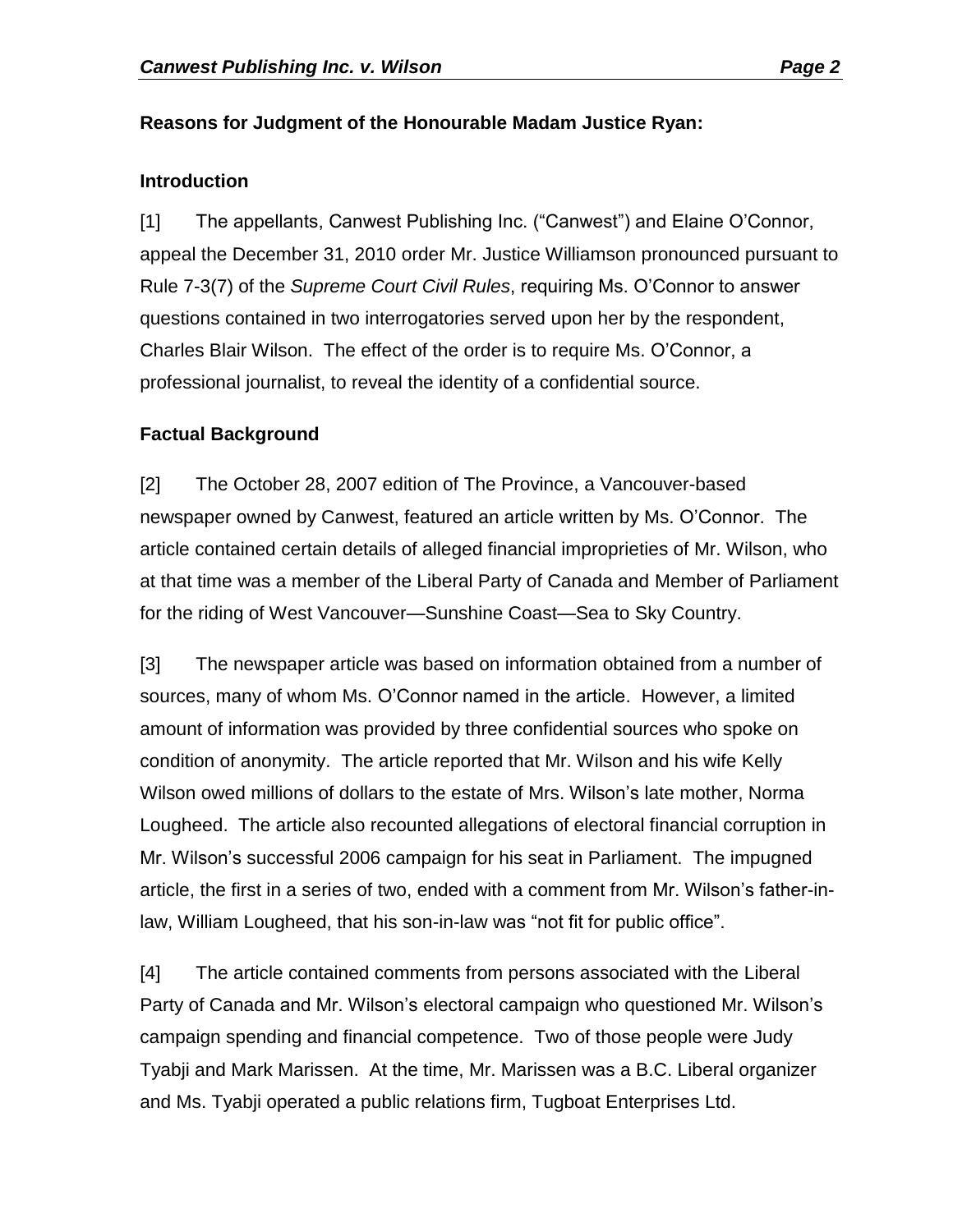[5] The allegations of family debt and wrongful campaign spending were picked up and published on the Internet by Steve Janke, who ran a website entitled "Angry in the Great White North".

#### **The Litigation**

[6] The litigation between Mr. Lougheed and the Wilsons has been copious and complex. The proceeding underlying the instant appeal is one of two related sets of actions. Each set features a claim and counterclaim, for a total of four suits between these parties. I will briefly review the history of all this litigation before turning to the ruling under appeal.

[7] Mr. Wilson's action for defamation (the "Defamation Action") arises by way of counterclaim to a debt repayment action Mr. Lougheed, acting in various capacities, launched against the Wilsons (the "Debt Claim"). Mr. Lougheed claims sums allegedly owing to him, his company, and his wife's estate (of which he was the sole executor). Mr. Lougheed's Debt Claim was initiated on February 26, 2008; Mr. Wilson filed the Defamation Action counterclaim on April 2, 2008. Additional defendants to the Defamation Action – Canwest, Ms. O'Connor, Ms. Tyabji (Judeline Tyabji Wilson), Tugboat Enterprises Ltd., Mr. Marissen and Mr. Janke – were added on September 24, 2008.

[8] The other related set of actions commenced with a claim Mrs. Wilson initiated under the *Wills Variation Act*, R.S.B.C. 1996, c. 490, with respect to her late mother's Will (the "*Wills Variation Act* Action"). Mr. Lougheed filed a counterclaim to the *Wills Variation Act* Action alleging unpaid debt against Mr. and Mrs. Wilson (the "Debt Counterclaim"). Mrs. Wilson's *Wills Variation Act* Action was initiated on October 3, 2007, three weeks before publication of the newspaper articles at hand.

[9] In summary, the four actions are the Debt Claim and Debt Counterclaim, both initiated by Mr. Lougheed, and the *Wills Variation Act* Action and the Defamation Action, launched by Mrs. and Mr. Wilson, respectively.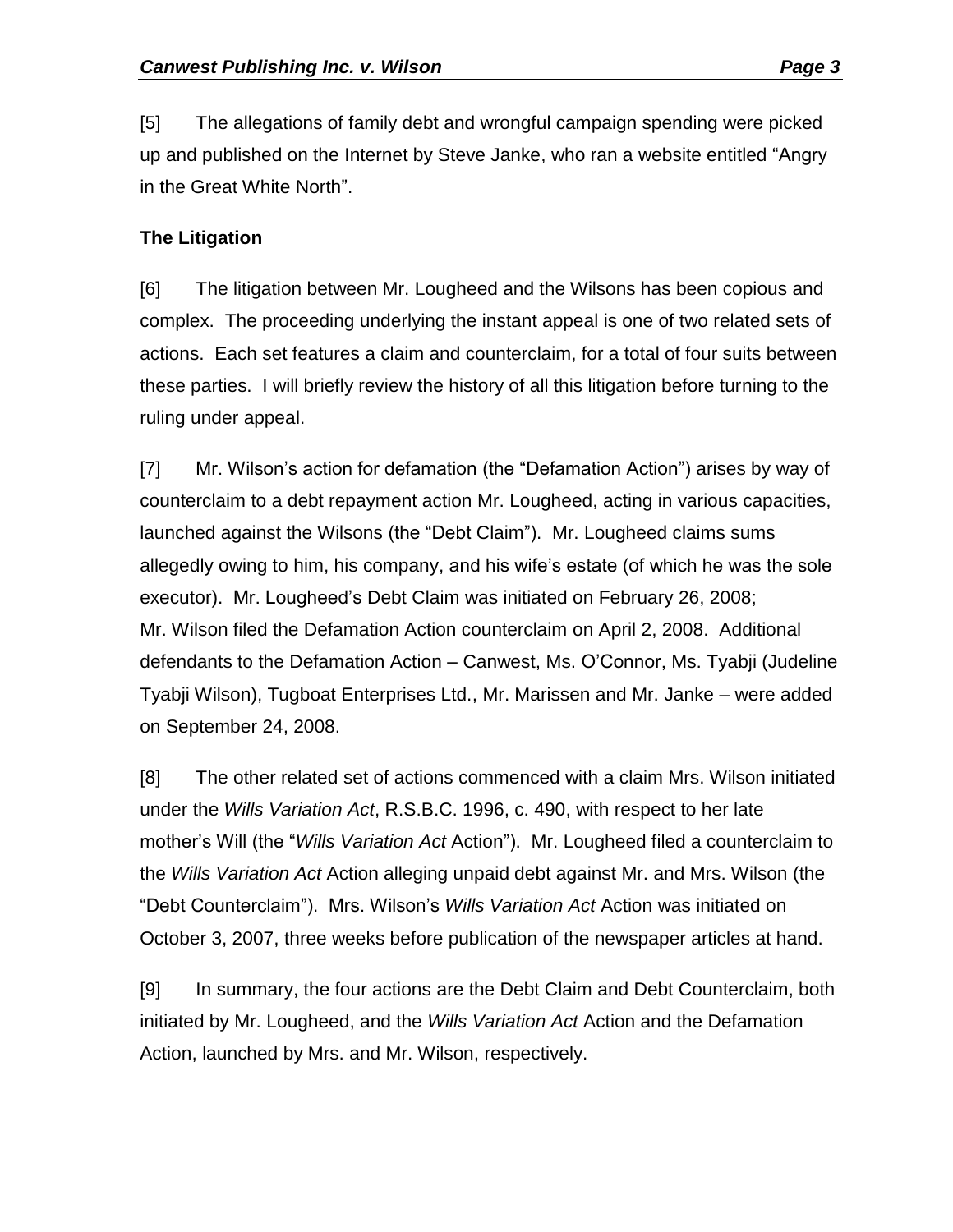[10] The Defamation Action was severed from Mr. Lougheed's Debt Claim on November 12, 2009, and, by consent, ordered to be tried separately. The *Wills Variation Act* Action and Mr. Lougheed's two debt actions were tried together before Madam Justice Ballance.

[11] During the trial before Ballance J., Mr. Lougheed withdrew the Debt Counterclaim but maintained the Debt Claim. On December 31, 2010, Ballance J. found that outstanding loans the Lougheeds made to the Wilsons to finance purchase of properties in Roberts Creek and Whistler totalled around \$812,000. Justice Ballance found that Mrs. Wilson misinterpreted a conversation she had with her mother to mean that her mother was forgiving those loans. On the *Wills Variation Act* Action, Ballance J. varied Mrs. Lougheed's Will to include a specific legacy to Mrs. Wilson in the amount of \$5,500,000. The reasons for judgment of Justice Ballance may be found at *Wilson v. Lougheed*, 2010 BCSC 1868.

[12] As no appeal has been launched from Ballance J.'s order, the only litigation that remains unresolved is Mr. Wilson's Defamation Action.

[13] The pleadings in Mr. Wilson's Defamation Action allege that his father-in-law was provoked by inquiries Mr. Wilson made of him about Mrs. Wilson's inheritance. Mr. Wilson alleged that, as a result, his father-in-law engineered and mobilized a campaign designed to hurt his financial and political career. The following excerpt from Mr. Wilson's lengthy pleadings contains the central allegations necessary to deal with the issues raised by this appeal:

19. During the months of September and October 2007, the Defendants Tyabji, Marissen and the Plaintiff Lougheed supplied information to the Defendant O'Connor in regard to alleged debts of the Defendant Blair Wilson owing to the Plaintiff Lougheed, and claims that the Defendant Blair Wilson had been involved in numerous violations of the *Canada Elections Act* 2000, c. 9 during the campaign for the Federal Election of January 23, 2006.

...

21. The Defendant Tyabji prepared a report dated October 24, 2007, purporting to be a letter addressed to the Commissioner of the Canada Elections Act ("the October 24, 2007 Anonymous Report") and forwarded the October 24, 2007 Anonymous Report to the Defendants O'Connor, Canwest,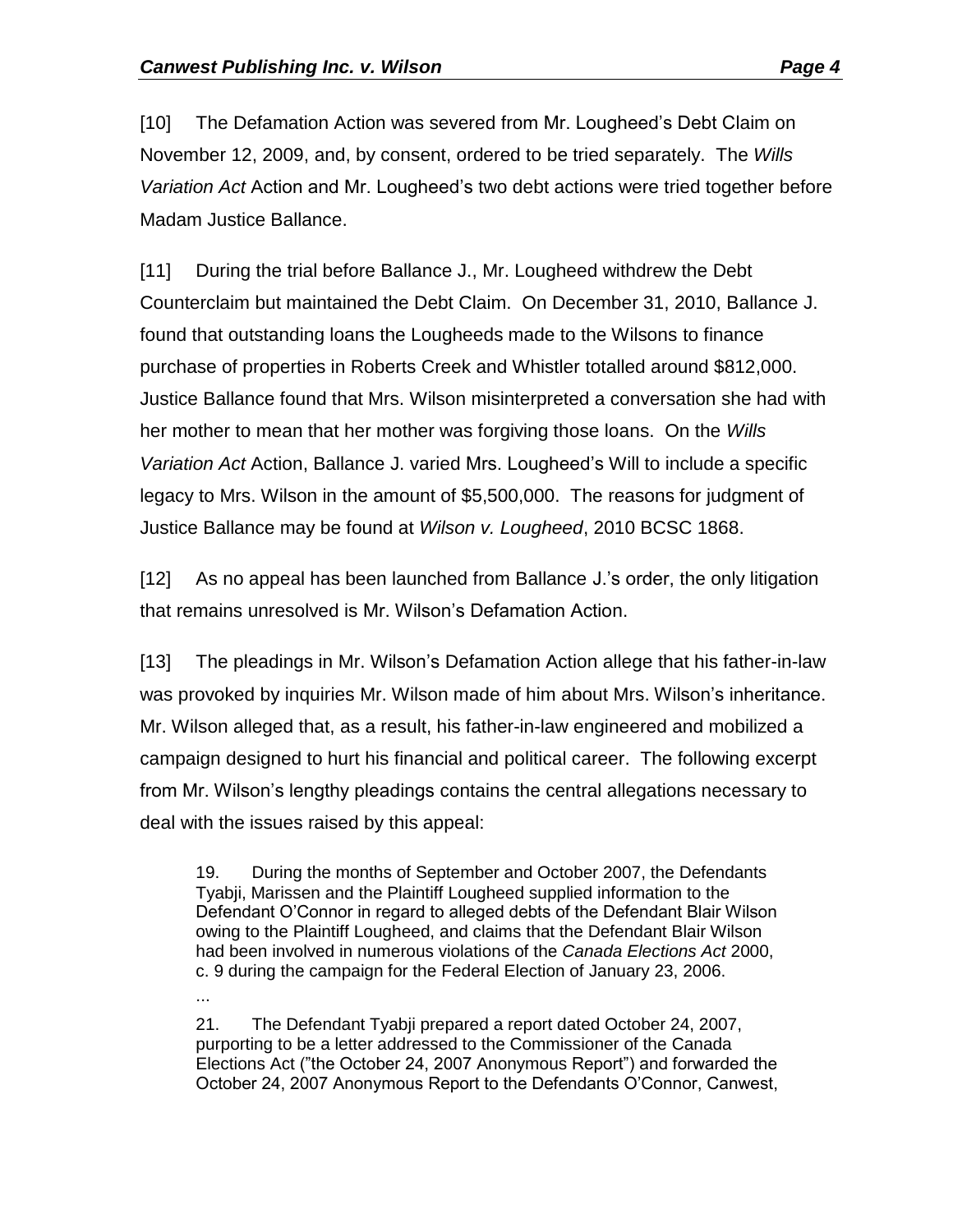...

Marissen and Steve Janke with the intention that they would republish the report and its contents.

...

25. On or about October 28, 2007, the Defendant Canwest published certain articles entitled "West Vancouver Sunshine Coast MP has unpaid debt, allegations of improper campaign spending" authored by the Defendant O'Connor, which, contained numerous financial allegations by the Plaintiff Lougheed of unpaid debts and, the contents of the October 24, 2007 Anonymous Report authored by the Defendant Tyabji.

26. Included in the articles were the following statements:

- f) This week, a citizen in the riding filed an Elections Canada challenge to Commissioner William Corbett to have Wilson's campaign expenditures investigated. "The election result was very close and had Mr. Wilson actually only spent what he was allowed to, he may well have lost. In the interest of a fair and accountable democratic election process, Mr. Wilson's campaign must be investigated," the submission alleges.
- ...

43. In their natural and ordinary meanings of the words published in the October 24, 2007 Anonymous Report, as republished by the Defendants, O'Connor, Canwest, Marissen, and Janke, were meant and understood to mean that the Defendant Blair Wilson was untruthful, intended to deceive, and committed civil and/or criminal wrongdoings, and was guilty of criminal and/or civil misconduct, was untrustworthy, and was dishonest as a candidate in the 2006 Federal Election in his completion of his return to Elections Canada.

…

46. The actions of the Plaintiff Lougheed and the Defendants O'Connor, Canwest, Tyabji, Tugboat, Marissen and Janke were malicious, scandalous, vexatious, and done in a deliberate attempt to cause political and financial damage to the Defendant Blair Wilson.

[As written; underline emphasis removed.]

[14] At its conclusion, Mr. Wilson's statement of defence and counterclaim pleads that the defendants Mr. Lougheed, Ms. O'Connor, Canwest, Mr. Marissen,

Ms. Tyabji and Mr. Janke are jointly and severally liable for their actions. Mr. Wilson seeks general, special, exemplary and punitive damages against all parties.

[15] In their statement of defence to the Defamation Action, Canwest and

Ms. O'Connor have pleaded justification, fair comment, responsible communication, fair reporting privilege, and qualified privilege.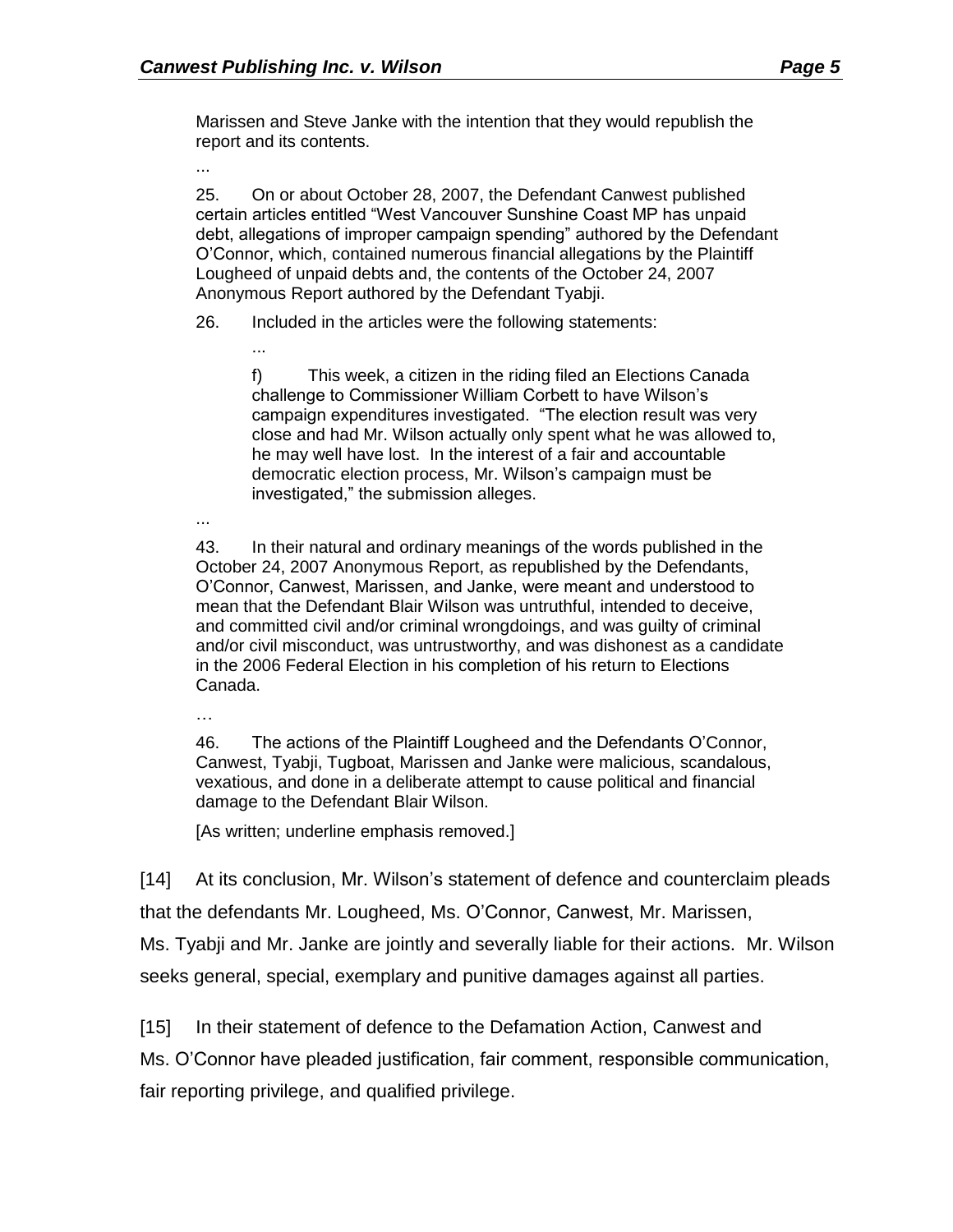[16] Elections Canada conducted an investigation as a result of which Mr. Wilson entered into a compliance agreement under s. 517 of the *Canada Elections Act*, S.C. 2000, c. 9. The contents of the agreement are confidential. Mr. Wilson submits that pursuant to s. 517(5) of the *Elections Act*, the fact that the compliance agreement was entered into and any statement admitting responsibility is not admissible in evidence against the contracting party in any civil or criminal proceeding. I mention it here only because the chambers judge referred to the investigation of the Commissioner of Elections in passing in his reasons for judgment and the parties referred to it in argument in this Court. Nothing turns on any of this for the purposes of this appeal. If the respondent is correct, it appears that the appellants will be required to prove the truth of the offending portions of the Anonymous Report without reference to the compliance agreement.

# **The Chambers Application**

[17] On June 7, 2010, while his wife's *Wills Variation Act* Action was ongoing, Blair Wilson delivered interrogatories to Ms. O'Connor in relation to the Defamation Action.

[18] Rule 7-3 of the *Supreme Court Civil Rules* governs interrogatories. The subrules material to this appeal are as follows:

#### **Rule 7-3 – Discovery by Interrogatories**

#### **Party may serve interrogatories by consent or with leave**

(1) A party of record to an action may serve interrogatories in Form 24 on any other party of record, or on a director, officer, partner, agent, employee or external auditor of a party of record, if

- (a) the party of record to be examined consents, or
- (b) the court grants leave.

…

#### **Objection to answer interrogatory**

(6) If a person objects to answering an interrogatory on the grounds of privilege or on the grounds that it does not relate to a matter in question in the action, the person may make the objection in an affidavit in answer.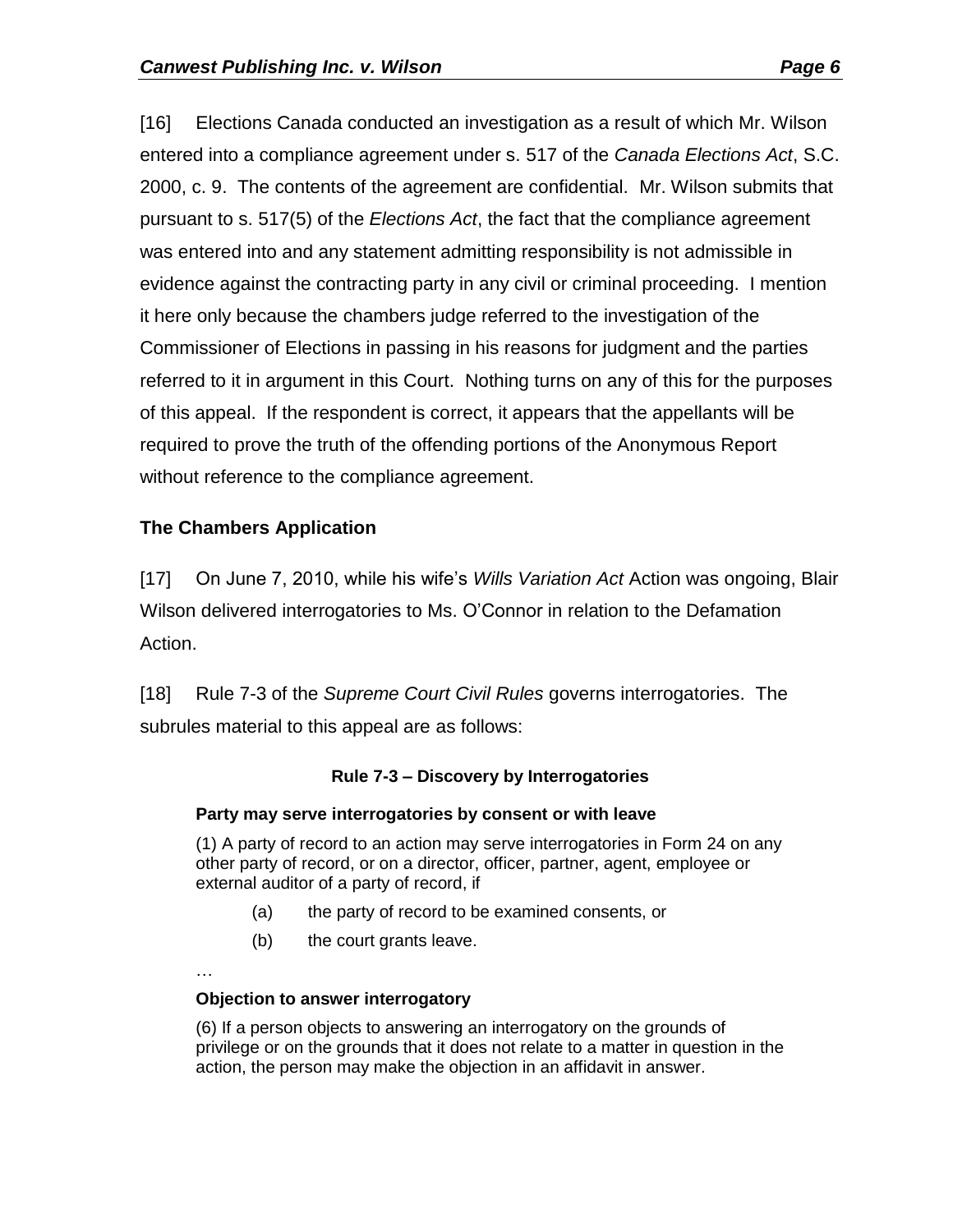(7) If a person to whom interrogatories have been directed answers any of them insufficiently, the court may require the person to make a further answer either by affidavit or on oral examination.

[19] The interrogatories prepared by Mr. Wilson for Ms. O'Connor included the

following questions:

28. Who provided you with "Copy of Report Submitted to William Corbett, Commissioner of Canadian Elections – Elections Canada re–Wilson and campaign dated October 24, 2007" ["item 135"].

29. Had you been provided with earlier drafts of this document? If so please provide them.

30. What communications did you have with the author(s) of this document. When did that communication take place? If it was phone, fax or e-mail please provide copies of records.

31. Did the author(s) tell you in advance that they were distributing this letter addressed to Commissioner Canadian Elections dated October 24, 2007 to other members of the media including web bloggers?

…

34. Produce unredacted copies of documents 195, 196, 197, 198, 199, 200, 201, 202 of your list of documents.

[20] Ms. O'Connor responded by way of affidavit dated July 16, 2010. She stated in part:

28. The document listed as item 135 was provided by a confidential source. It would have been received in or around October 2007. As the source is confidential we will not provide an unredacted copy. The redactions are of information which may reveal the identity of the confidential source.

29. No.

30. As the source is confidential we will not provide details of our communications.

31. No.

…

34. Some of these documents have not been redacted. Where documents have been redacted, the redactions consist of identifying information for confidential sources and so will not be supplied.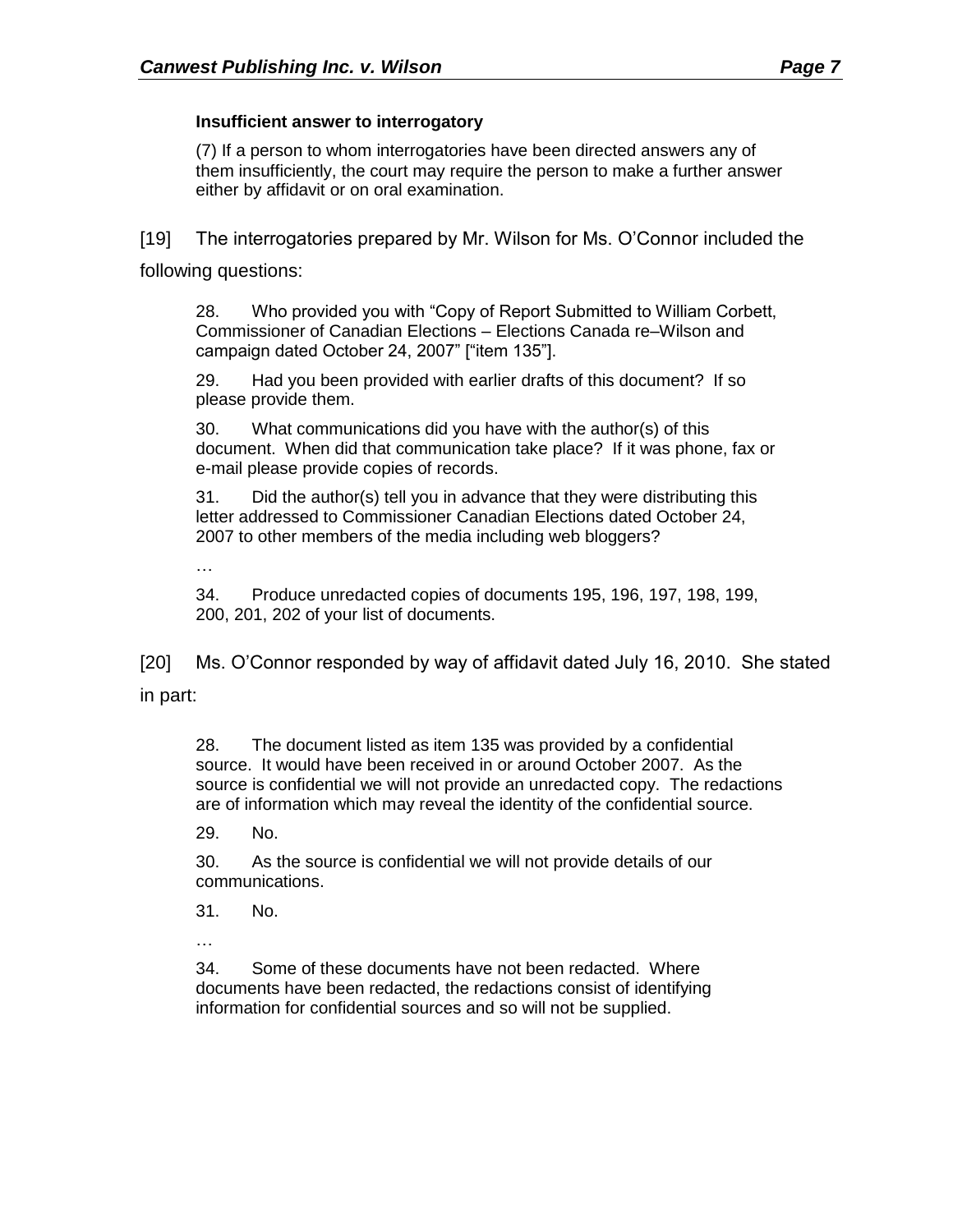[21] Ms. O'Connor's response triggered Mr. Wilson's chambers application and the resulting order that is the subject matter of this appeal. In his application, filed August 3, 2010, Mr. Wilson sought the following orders in addition to costs:

1. Declaring the answers of the Defendant by Counterclaim Elaine O'Connor dated the 16th day of July 2010, in response to questions 28, 29, 30, 31 and 34 to the Interrogatories of the Defendant/Plaintiff by Counterclaim Charles Blair Wilson insufficient in failing to disclose the identity of the author [of] the letter to the Commission of Elections Canada.

2. Requiring the Defendant by Counterclaim Elaine O'Connor to make a further answer in response to questions 28, 29, 30, 31 and 34 either by affidavit or on oral examination.

3. Requiring the Defendant by Counterclaim to produce unredacted copies of documents 195, 196, 197, 198, 199, 200, 201 and 202 of her List of Documents.

[22] Ms. O'Connor responded to the application by way of affidavit dated

October 13, 2010. She swore in part that:

5. I have reviewed the words from the Province articles which are alleged in the Counterclaim to be defamatory. There is only one passage in the words complained of, being paragraph 26(f) of the Counterclaim, which came from a document supplied by a confidential source. This passage included a quote from the Anonymous Report to Elections Canada. The passage said:

26(f) This week, a citizen in the riding filed an Elections Canada challenge to Commissioner William Corbett to have Wilson's campaign expenditures investigated. "The election result was very close and had Mr. Wilson actually only spent what he was allowed to, he may well have lost. In the interest of a fair and accountable democratic election process, Mr. Wilson's campaign must be investigated", the submission alleges.

6. The information in the quote from the Anonymous Report above was simply that Blair Wilson's Election was close, which was objectively verifiable; that there were election spending questions, for which I had several named sources including for example Elizabeth Wood and Laurie McNiel; and that there should be an investigation, which was an obvious opinion arising from the first two facts.

7. Notwithstanding the minimal role the confidential sources played in the statements complained of in the Counterclaim, the promises of confidentiality I have made are matters I take very seriously as a journalist. I have never in my career revealed the identity of a person who was a confidential source. I regard the keeping of those promises as vital to my work as a journalist, and I fear that breaking such a promise would make it difficult for future sources to trust me and provide information.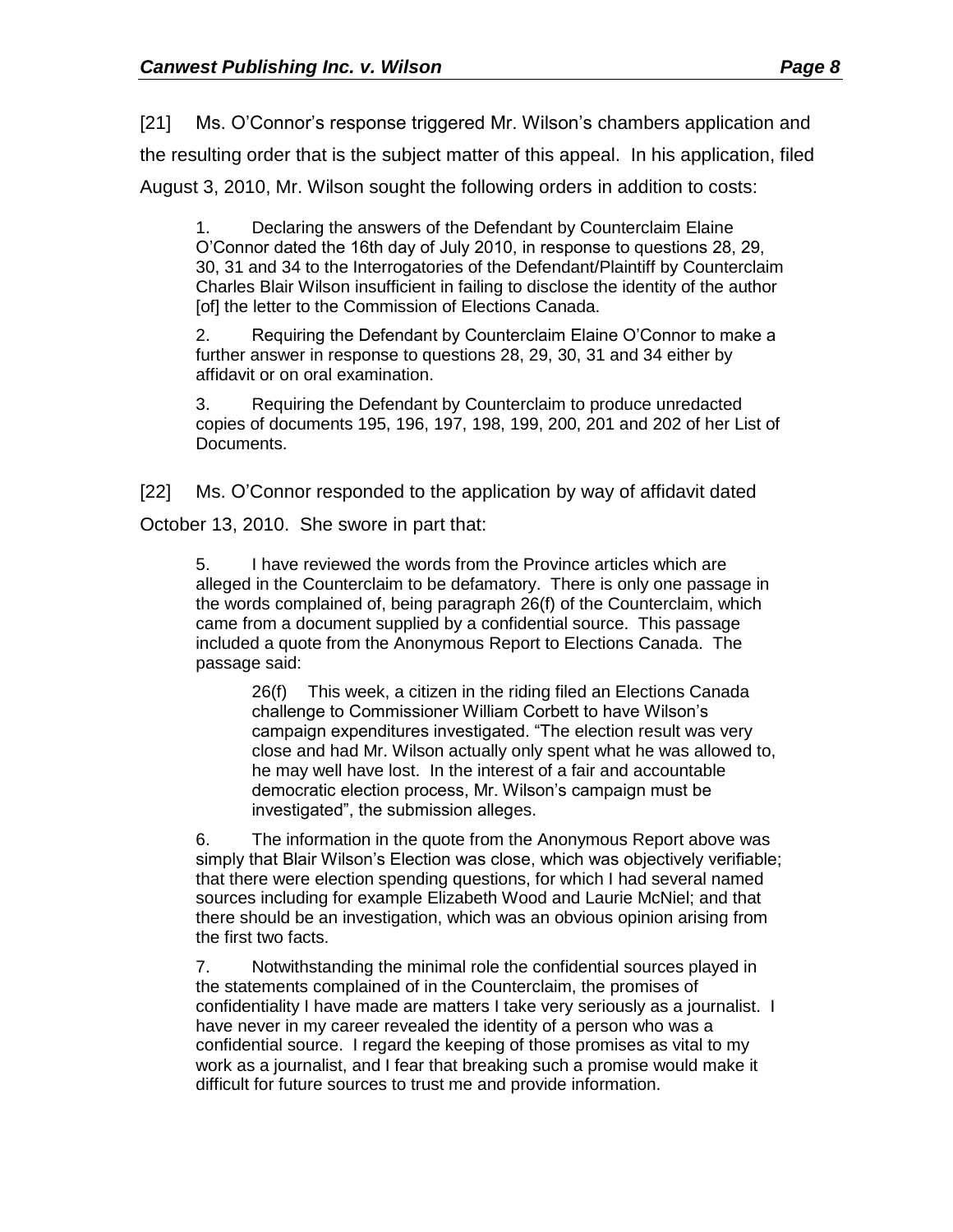8. The specifics of my promises of confidentiality to three individuals in the present case are:

a) For confidential source A, the confidentiality agreement was made in a verbal conversation at a meeting early in the fall of 2007. The agreement was such that the source insisted I maintain their complete and total anonymity and confidentiality before the source would provide documents in their possession. There was a third party present as a witness. I agreed to these terms and promised the source complete and total anonymity. This promise was invoked several times in the course of our correspondence.

b) For confidential source B, the confidentiality agreement was made in a verbal agreement later in the fall of 2007. This agreement was made over the phone and the issue was discussed later in email as well. The source had provided some documents to me, but in order to use them and obtain further documents I had to promise the source's name or identity would not be revealed nor would the source of the documents. I agreed to these terms and promised the source complete anonymity in exchange for using the documents. This promise was invoked several times in the course of our correspondence.

c) For confidential source C, the confidentiality agreement was made early in the fall of 2007. The source was willing to provide documents and assistance provided that their identity would be confidential and that their name not appear anywhere in print. I agreed to those terms. This promise was invoked several times in the course of our correspondence.

...

11. In the case of questions 29 and 31, I did not object to answering and did answer. In the case of questions 28 and 30, the document which is referenced was the "Anonymous Report" which is discussed above. Answering question 28 would directly identify one of my confidential sources and answering question 30 would do so either directly or indirectly. If I was ordered to answer those questions, identifying information for the confidential sources would be compromised and my promise of confidentiality would be broken.

[23] Thus, the question posed to the chambers judge was whether Ms. O'Connor and Canwest should be permitted to refuse to answer interrogatories numbered 28, 30, and 34 on the basis of journalist-source privilege.

## **The Reasons for Judgment**

[24] The chambers judge began his reasons with a review of the factual background to the application, following which he moved to the test for journalistsource privilege set out in both *R. v. National Post*, 2010 SCC 16, [2010] 1 S.C.R.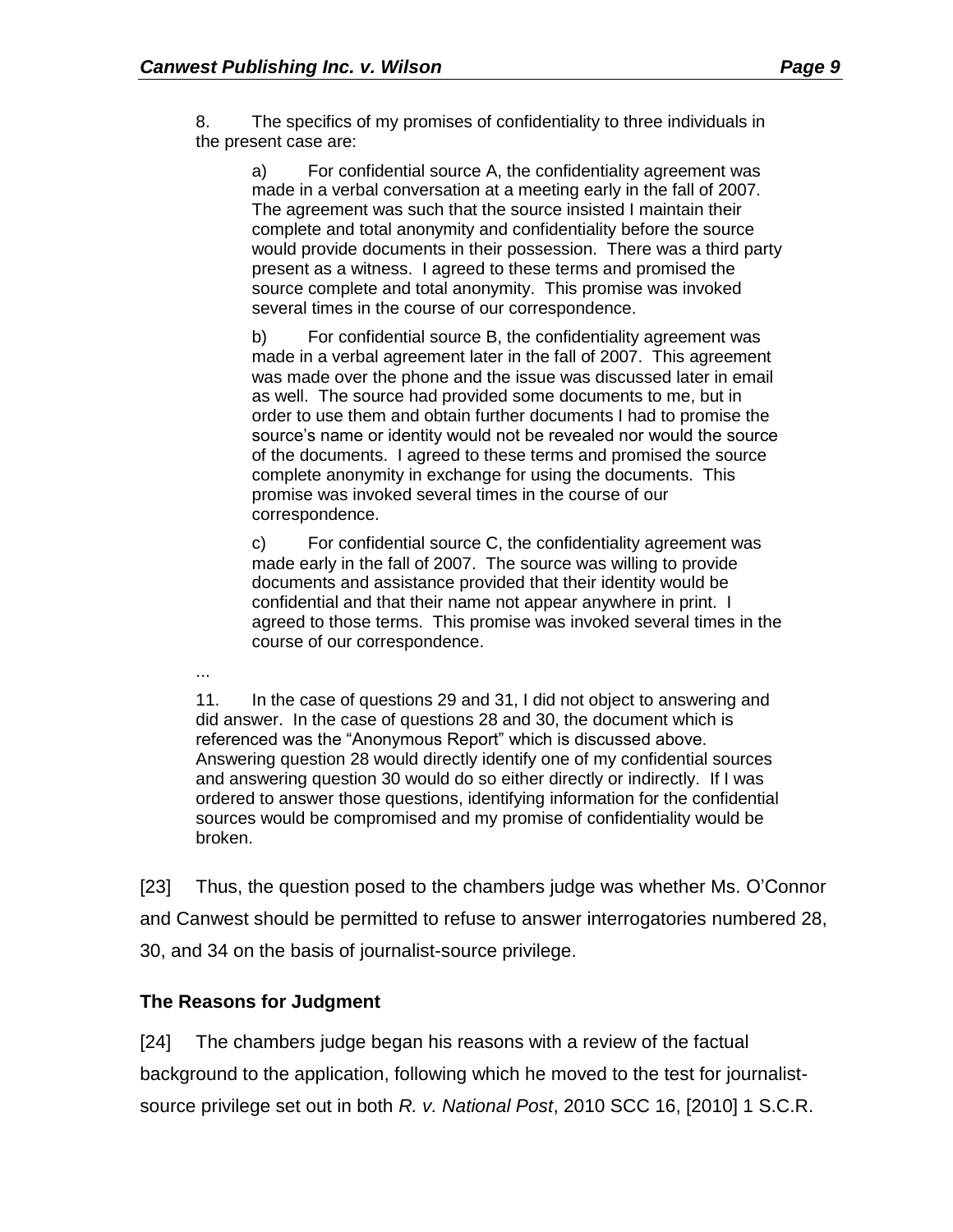477 ("*National Post*"), and *Globe and Mail v. Canada (Attorney General)*, 2010 SCC 41, [2010] 2 S.C.R. 592 ("*Globe and Mail*"). In the course of his discussion of the law, the chambers judge said:

[19] In *Globe and Mail*, the Court affirmed that any journalist source privilege must be established on a case by case basis. The Court notes that in a civil proceeding the party seeking disclosure of a confidential source must first demonstrate that the questions are relevant and if they are, the evidence flowing from such questions is presumptively compellable and admissible. At that point, the onus rests upon the party asserting privilege to convince the Court that the evidence should not be disclosed. In determining this, the Court must go on to consider the "Wigmore criteria" which are as follows:

1. The relationship must originate in a confidence that the source's identity will not be disclosed.

2. Anonymity must be essential to the relationship in which the communication arises.

3. The relationship must be one that should be sedulously fostered in the public interest.

4. The public interest served by protecting the identity of the informant must outweigh the public interest in getting at the truth.

[20] Where these requirements are all met, journalist source privilege will be recognized. In considering the circumstances in the case here, this Court must take into account, among other things, the following:

1. The battle going on between Lougheed and his stepdaughter and son-in-law, the Wilsons, has been carried on for some time on multiple fronts in these Courts, including the debt action, the defamation counterclaim, and a wills variation action. There have been a number of decisions concerning these parties. See for example:

*Lougheed Estate v. Wilson*, 2010 BCSC 1318;

*Lougheed Estate v. Wilson*, 2009 BCSC 849;

*Wilson v. Lougheed Estate*, 2009 BCSC 1841

*Wilson v. Lougheed Estate*, unreported, October 15 2009, Vancouver Registry, docket S076668 and S081334;

*Lougheed Estate v. Wilson*, 2009 BCCA 537;

*Lougheed Estate v. Wilson*, 2009 BCCA 438, 312 D.L.R. (4th) 559;

*Lougheed Estate v. Wilson*, 2009 BCCA 399, 275 B.C.A.C. 40.

2. The evidence is that the source provided the letter to O'Connor only upon her agreeing that his or her identity would remain confidential.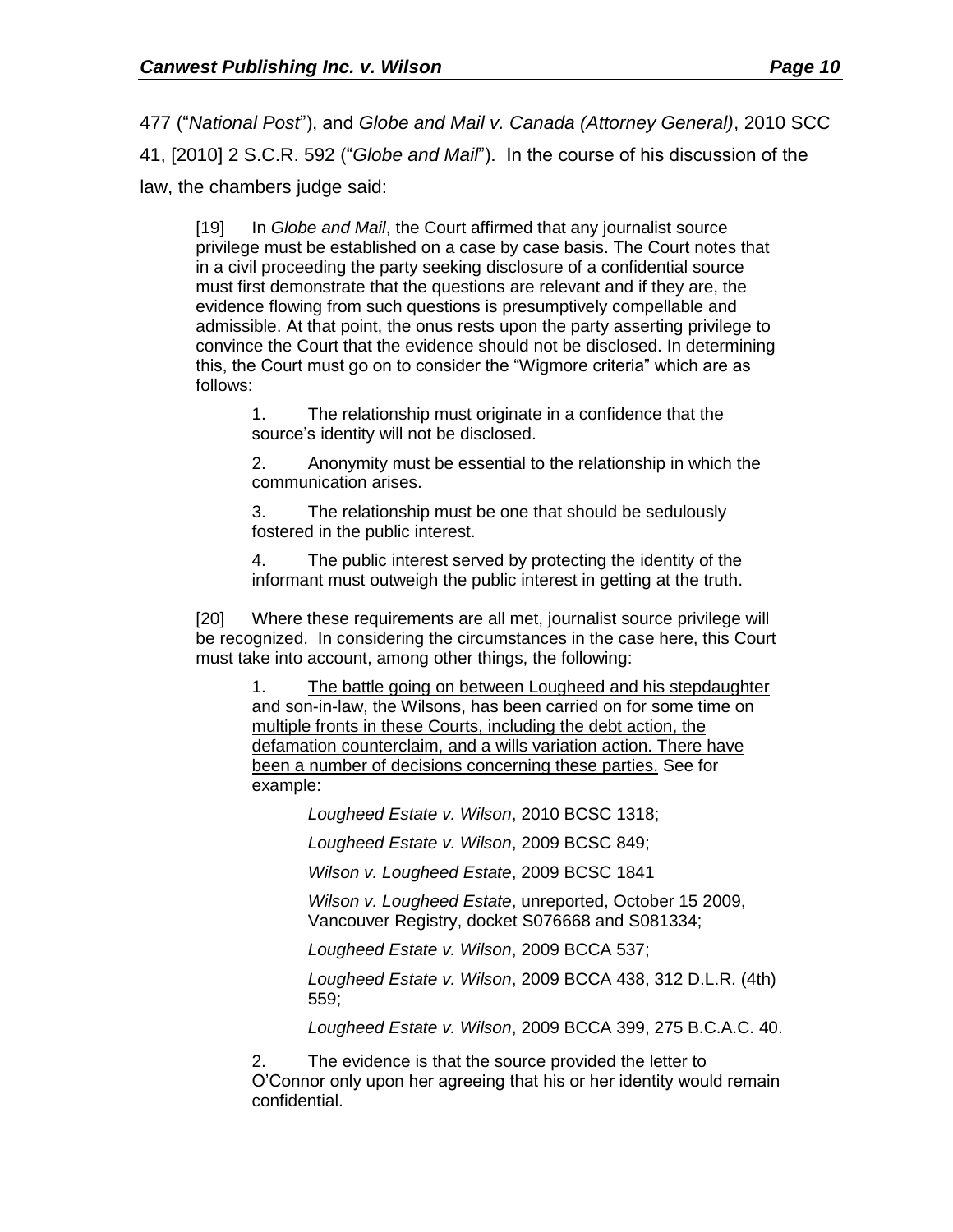3. The source, or someone else, forwarded the same letter, also anonymously, to other persons or institutions, including a political "blogger" and the Office of the Commissioner of Canada Elections, actions which may call into question any claim by the source for confidentiality.

4. There is no suggestion in the material of any ongoing relationship between O'Connor and the unidentified source of the letter in question. In other words, one may infer their contact with each other appears to be a "one off" occurrence confined to the events giving rise to the issue that is before me.

5. The material discloses that Wilson was never charged pursuant to the Canada *Elections Act*, and the Office of the Commissioner of Canada Elections has "closed the file".

6. The Statement of Claim was filed on [Feb.] 26, 2008. One week later, on March 5, 2008, Lougheed filed a Notice of Discontinuance with respect to some of the claims, reducing the overall claim by approximately \$750,000.

7. In the defamation counterclaim, the plaintiffs by way of counterclaim allege that the publication, distribution, and anticipated re-publication of the allegations concerning Wilson were done maliciously for the deliberate purpose of causing financial and political harm to Wilson. Specifically, the counterclaim at para. 46 states that the actions of Lougheed and the defendants by way of counterclaim "were malicious, scandalous, vexatious, and done in a deliberate attempt to cause political and financial damage to the defendant Wilson".

...

9. Subsequent to the publication of this information, Wilson was asked to resign from the federal liberal caucus. He did so. In the next federal election, held on Oct. 14, 2008, he was defeated.

[Emphasis added.]

[25] According to *National Post* and *Globe and Mail*, the first question for the chambers judge was whether the questions were relevant. He found that they were, "given the pleadings of malice".

[26] In discussing what he meant by "malice", the chambers judge said:

[27] ... It must be kept in mind here that a significant issue in a defamation claim is the element of malice. Malice, in the context of defamation, is described in *Hill v. Church of Scientology of Toronto*, [1995] 2 S.C.R. 1130 at para. 145 of S.C.R., as any "indirect motive or ulterior purpose that conflicts with the sense of duty or the mutual interest which the occasion created."

[28] While the names of witnesses are usually not relevant to a material fact and therefore are not discoverable through interrogatories, this is only a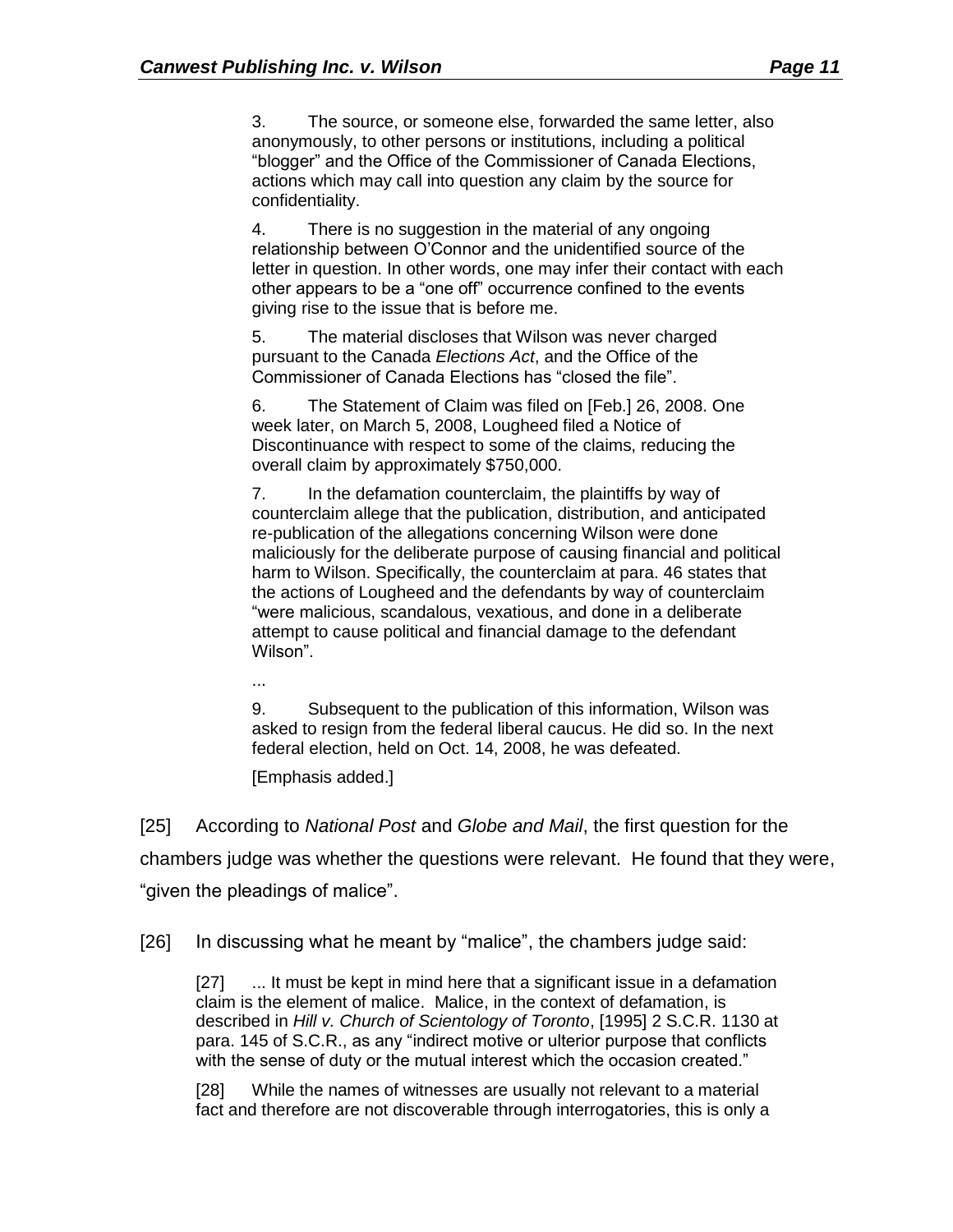"general rule": see *Hoyt v. I.C.B.C.* 2001 BCCA 154, 89 B.C.L.R. (3d) 44. Here, I have concluded that the identity of the anonymous source is relevant to the issue of malice as pleaded in the counterclaim for defamation.

[Emphasis added.]

[27] Once he had determined that the question of the identity of the source was relevant to the issues raised in the Defamation Action, the chambers judge was obliged, as required by *Globe and Mail,* to consider the Wigmore criteria before ordering disclosure. The chambers judge found that the communications between Ms. O'Connor and her confidential source were made in agreed confidence, thus satisfying the first Wigmore criterion. As to the second and third Wigmore criteria, he expressed uncertainty:

[23] Second, I ask whether confidentiality is essential to the relationship in which the communication arose? I have some doubt about this. In the first place, the defendants to the counterclaim generally take the position that information in the anonymous letter was unnecessary to the story. This is consistent with the fact, noted above, that a number of sources were identified in the story itself. On the other hand, this is not a continuing relationship. It is not one that needs to be preserved, except possibly as an encouragement to others holding important information who may be reluctant to come forward without an expectation of anonymity.

[24] ... [The third criterion] is a difficult question to answer given the information which I have set out in para. 20 above concerning the intra-family battle going on between the Wilsons and Lougheed. One can infer from this that the motive of the person who gave O'Connor a copy of the letter may not be to protect the public interest with respect to the integrity of the political system. Framed as a question, is the source a person who felt compelled by his or her civic responsibility to disclose inappropriate activity or wrongdoing in the political system, or is that source involved in a malicious intra-family squabble and promulgating information not for the purpose of protecting the integrity of our system of government but for purposes related to personal gain and/or vindictiveness? If it is the former, the relationship between the source and O'Connor should be sedulously fostered. If it is the latter, the source should not be permitted to hide behind the cloak of journalist source privilege.

[28] Moving to the fourth criterion, the chambers judge said:

[25] ... This fourth criterion is inextricably bound up with the third. Again, if the motive of the source was to disclose information concerning the integrity of our system of government then the protection of the identity of the source triumphs. But if the source released the letter to the journalist based upon intentions that are personal, malicious, and vindictive, his or her identity should be disclosed.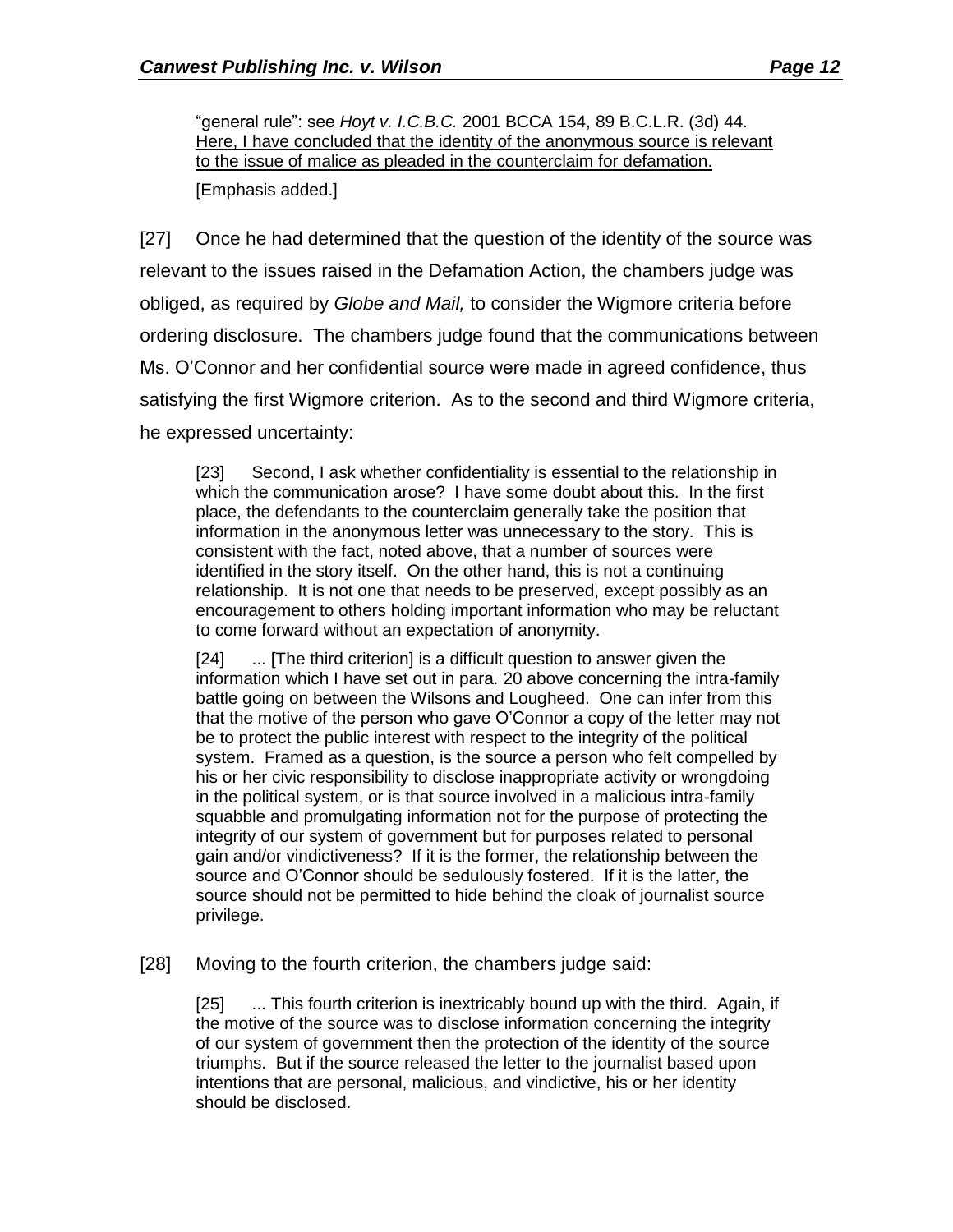[26] The Court in *Globe and Mail,* at paras. 58 and following, discusses a number of factors which may be considered when analyzing the fourth of the Wigmore criteria. The first is the stage of the proceedings at which privilege is raised. When the case is in its early stage, such as examination for discovery, it may be courts should be slow to require disclosure of a journalist's source. However, given the exploratory aims of examinations for discovery and the confidentiality with which they are cloaked, the sought after evidence may resolve or simplify issues prior to trial, a factor favouring disclosure.

[27] The Court also discusses the importance of the centrality of the question to the dispute between the parties. It must be kept in mind here that a significant issue in a defamation claim is the element of malice. …

…

[29] Another factor is whether the journalist is a party to the lawsuit, or merely a witness. At para. 61 of *Globe and Mail* the Court states:

> ... whether it is in the public interest to require a journalist to testify as to the identity of a confidential source will no doubt differ if the journalist is a defendant in a defamation action, for example, as opposed to a third party witness, compelled by subpoena to testify in a matter in which he or she has no personal stake in the outcome. In the former context, the identity of the source is more likely to be near the centre of the dispute between the parties.

[30] A crucial question, according to *Globe and Mail* (at para. 61) is whether the information sought is available by other means. Here both the Office of the Commissioner for Canada Elections, and the political blogger received a copy of the same letter, also anonymously. There is no evidence the former knows the identity of the source. The latter has deposed that he is not aware of the identity of the author of the letter. O'Connor, on the other hand, is aware of that person's identity.

[31] Finally, I keep in mind the judgment of the Chief Justice, writing for the majority in *Grant v. Torstar Corp.*, [2009 SCC 61] at para. 58:

Canadian Law recognizes that the right to free expression does not confer a licence to ruin reputations. In assessing the constitutionality of the *Criminal Code's* defamatory libel provisions, for example, the Court has affirmed that "... the protection of an individual's reputation from wilful and false attack recognizes both the innate dignity of the individual and the integral link between reputation and the fruitful participation of an individual in Canadian society": *R. v. Lucas,* [1989] 1 S.C.R. 439, per Cory J., at para.48. This applies both to private citizens and to people in public life. People who enter public life cannot reasonably expect to be immune from criticism, some of it harsh and undeserved. But nor does participation in public life amount to open season on reputation.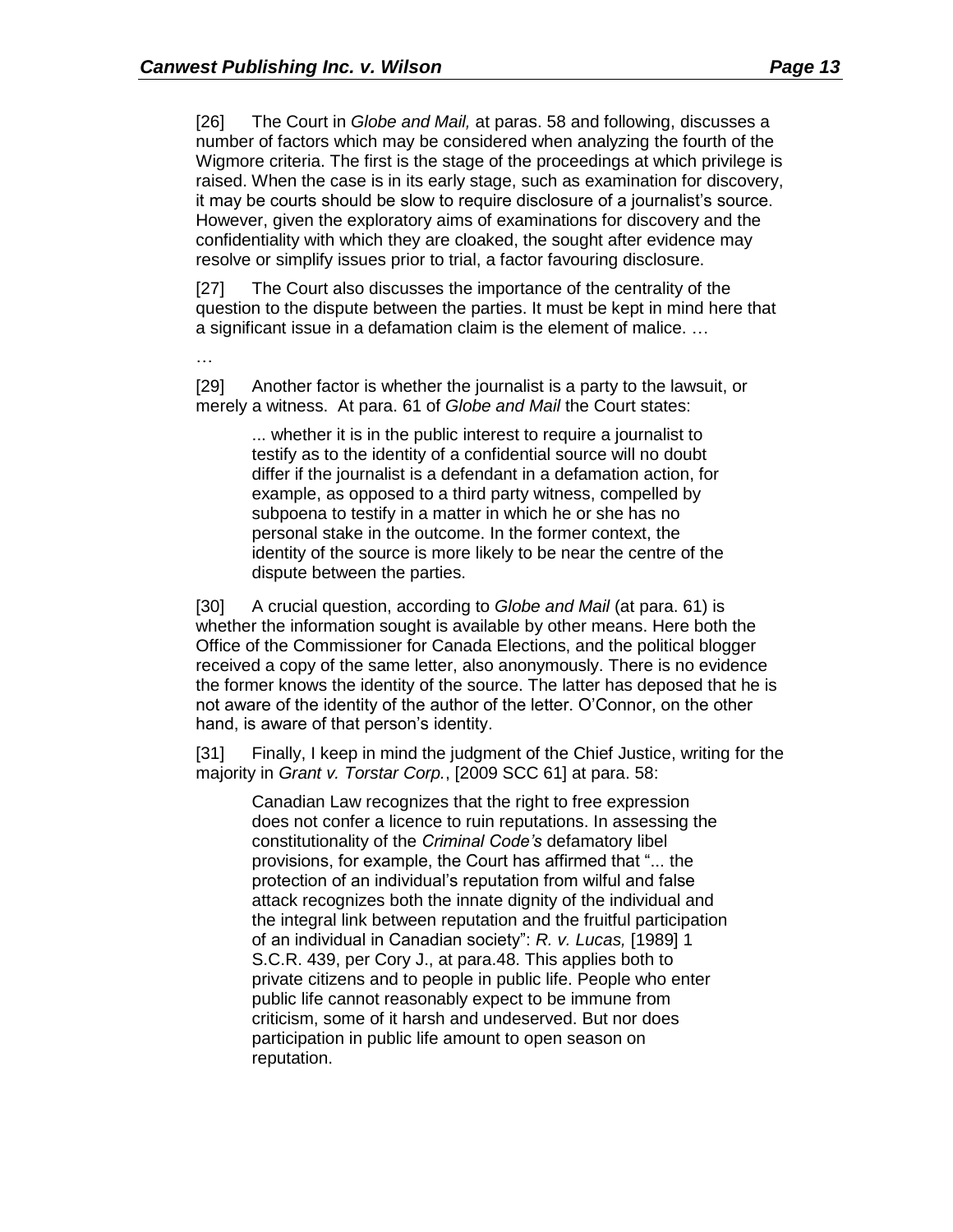[32] These considerations are of assistance in this case. The parties are at the discovery stage in the pre-trial proceedings, and the information sought will likely provide information which will bear upon the element of malice in the defamation claim. O'Connor is a party. She and her source are central to the dispute. There is no alternative practical way to divine who provided a copy of the critical letter to O'Connor.

[29] In concluding his analysis on and application of the Wigmore criteria, the

chambers judge returned to the motive of the journalist's source, stating:

[33] I am satisfied that if the source is an arm's length person disclosing information to a member of the media out [of] a sense of civic responsibility grounded in a desire to foster accountability and responsibility in Members of Parliament, the public interest in protecting the identity of such a source outweighs the public interest in ensuring the proper administration of justice. But I also am satisfied that if the source is a participant in a scheme to favour the interests of one side in an acrimonious family dispute, or is a participant in a politically motivated scheme to defame and discredit an elected politician, then the public interest in fostering the proper administration of justice outweighs the public interest in protecting a journalist's anonymous source.

[34] Finally, there is no material in evidence which describes the source in any way. There is no evidence that the source is or is not intimately involved in the political aspect of this saga. There is no evidence that the source is or is not a member of, or a friend or agent of, the extended Lougheed – Wilson family.

[30] The chambers judge then ultimately concluded:

[35] On the material before me I am unable to determine into which of these two above categories the source falls. It follows that Lougheed [*sic*] and the defendants by counterclaim have failed to meet the onus which lies upon them to sustain a claim of journalist source privilege. I find, therefore, that the privilege cannot prevail.

[36] I also conclude that knowing the identity of the anonymous source or sources is critical to deciding the matter between the parties upon its merits. I am of the view that in the circumstances pertaining here, ordering the disclosure of the identity of the source is consistent with the inherent jurisdiction of the Court to control its proceedings, and with R. 13-1(19) of the *Supreme Court Civil Rules* which provides that the Court may give directions "it considers will further the object of these Supreme Court Civil Rules". The objects of the *Rules* include securing "the just, speedy and inexpensive determination of every proceeding on its merits". The disclosure ordered here will permit counsel to narrow the issues and therefore better conduct these proceedings in a speedier and less expensive manner.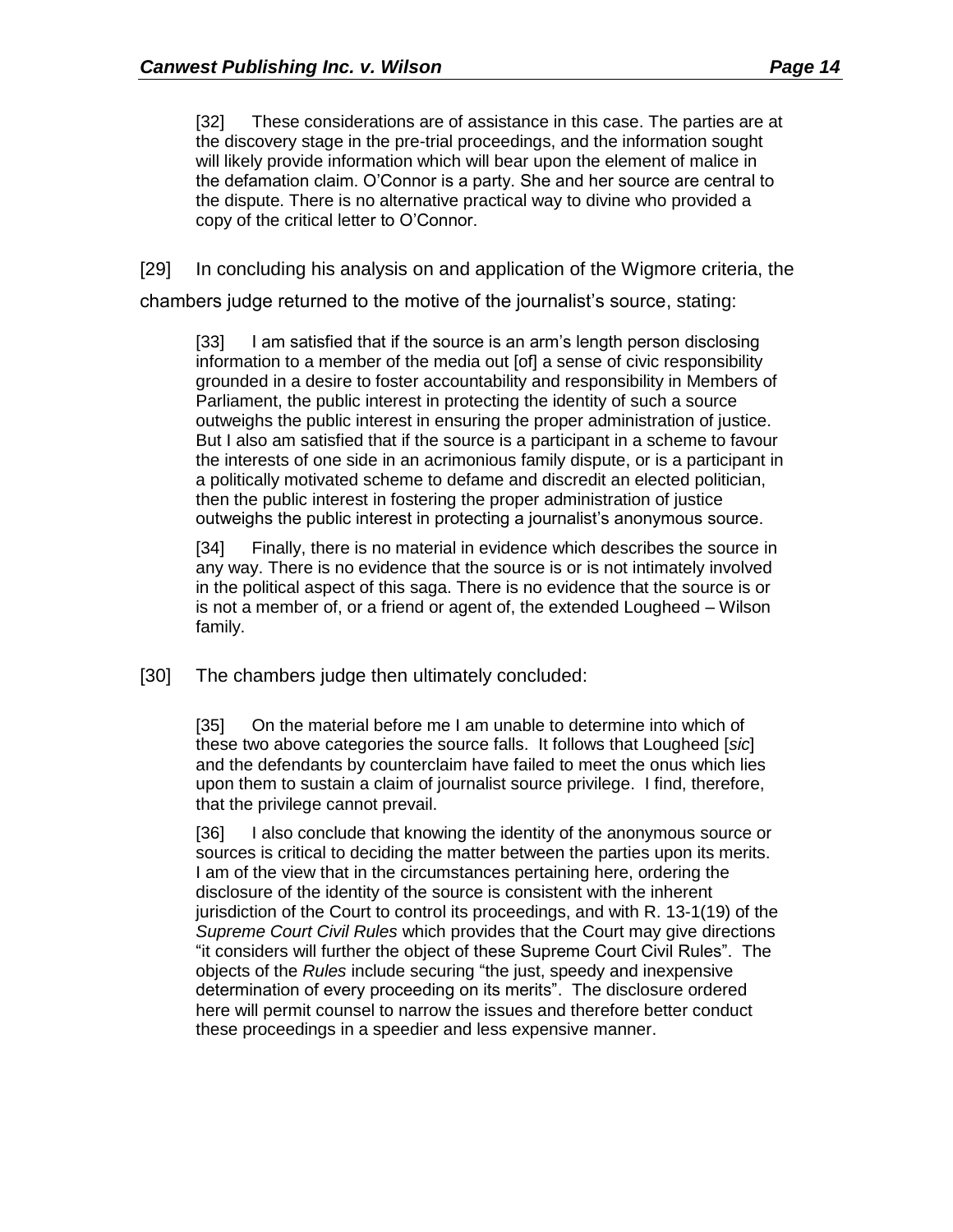## **Grounds of Appeal**

- [31] The appellants state their grounds of appeal as follows:
	- 1. The learned chambers judge erred in holding that the identity of the confidential source was relevant.
	- 2. The learned chambers judge erred in failing to apply the correct legal test to require a journalist to identify a confidential source at the discovery stage.
	- 3. The learned chambers judge erred by adding elements to the legal test which are contrary to law and principle.

## **Discussion**

## *The first ground of appeal – is the evidence relevant?*

[32] The first ground of appeal asserts that the trial judge erred in finding that the identity of the confidential source is relevant to the issues raised in the Defamation Action.

[33] The chambers judge found that the identity of the person who provided the Anonymous Report to Ms. O'Connor is relevant to the issue of malice as pleaded by Mr. Wilson. Thus, the first question on this appeal becomes what role the presence or absence of malice plays in the law of defamation as applicable to the case at bar.

[34] In *Grant v. Torstar Corp.*, 2009 SCC 61, [2009] 3 S.C.R. 640, the Supreme Court of Canada recognized a new defence of "responsible communication on matters of public interest". Before discussing this new defence, Chief Justice McLachlin neatly reviewed the law of defamation as it had developed to then:

[28] A plaintiff in a defamation action is required to prove three things to obtain judgment and an award of damages: (1) that the impugned words were defamatory, in the sense that they would tend to lower the plaintiff's reputation in the eyes of a reasonable person; (2) that the words in fact referred to the plaintiff; and (3) that the words were published, meaning that they were communicated to at least one person other than the plaintiff. If these elements are established on a balance of probabilities, falsity and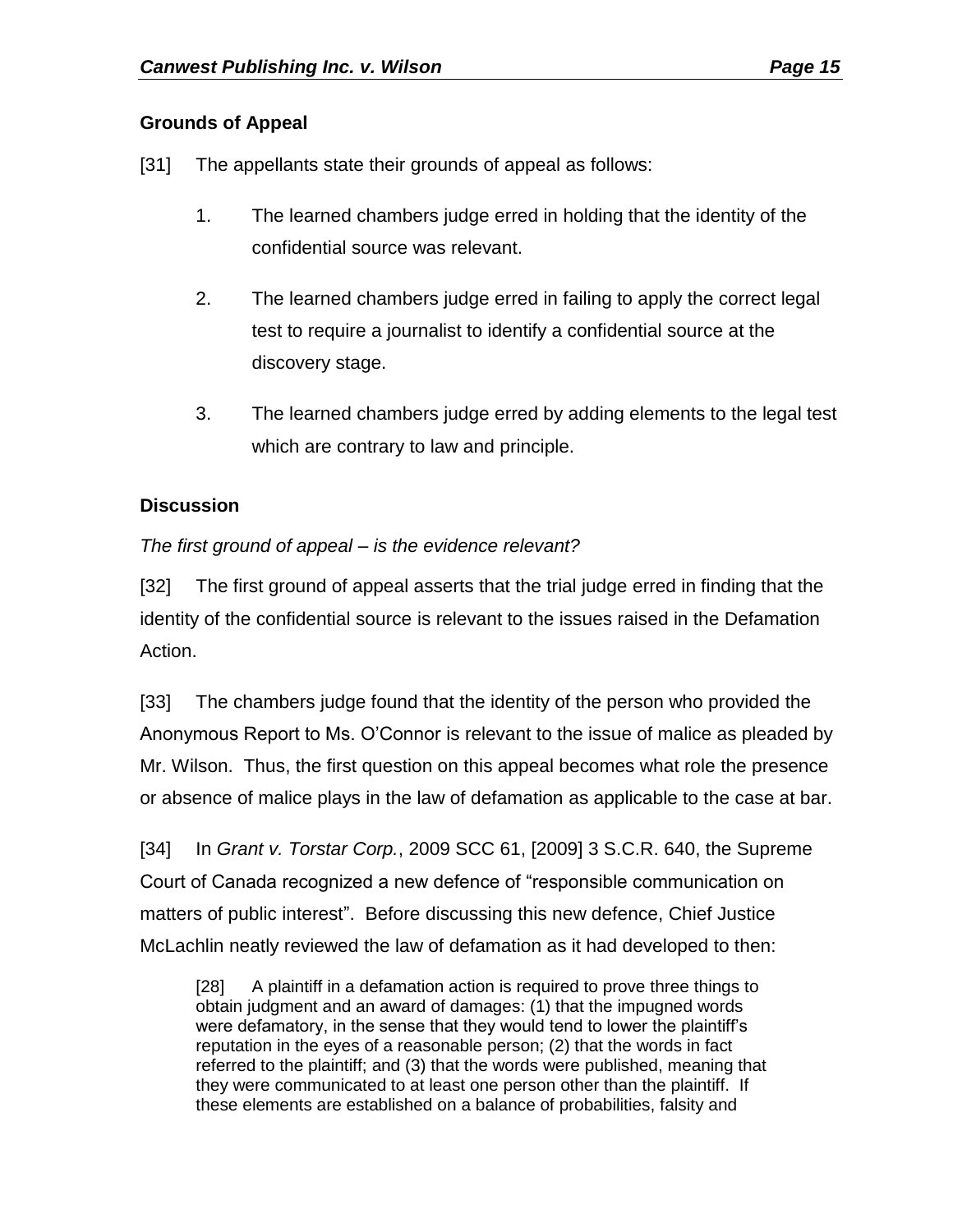damage are presumed, though this rule has been subject to strong criticism... The plaintiff is not required to show that the defendant intended to do harm, or even that the defendant was careless. The tort is thus one of strict liability.

[29] If the plaintiff proves the required elements, the onus then shifts to the defendant to advance a defence in order to escape liability.

[30] Both statements of opinion and statements of fact may attract the defence of privilege, depending on the occasion on which they were made. Some "occasions", like Parliamentary and legal proceedings, are absolutely privileged. Others, like reference letters or credit reports, enjoy "qualified" privilege, meaning that the privilege can be defeated by proof that the defendant acted with malice: see *Horrocks v. Lowe*, [1975] A.C. 135 (H.L.). The defences of absolute and qualified privilege reflect the fact that "common convenience and welfare of society" sometimes requires untrammelled communications: *Toogood v. Spyring* (1834), 1 C.M. & R. 181, 149 E.R. 1044, at p. 1050, *per* Parke B. The law acknowledges through recognition of privileged occasions that false and defamatory expression may sometimes contribute to desirable social ends.

[31] In addition to privilege, statements of opinion, a category which includes any "deduction, inference, conclusion, criticism, judgment, remark or observation which is generally incapable of proof" (*Ross v. New Brunswick Teachers' Assn.*, 2001 NBCA 62, 201 D.L.R. (4th) 75, at para. 56, cited in *WIC Radio*, at para. 26), may attract the defence of fair comment. As reformulated in *WIC Radio*, at para. 28, a defendant claiming fair comment must satisfy the following test: (a) the comment must be on a matter of public interest; (b) the comment must be based on fact; (c) the comment, though it can include inferences of fact, must be recognisable as comment; (d) the comment must satisfy the following objective test: could any person honestly express that opinion on the proved facts?; and (e) even though the comment satisfies the objective test the defence can be defeated if the plaintiff proves that the defendant was actuated by express malice. *WIC Radio* expanded the fair comment defence by changing the traditional requirement that the opinion be one that a "fair-minded" person could honestly hold, to a requirement that it be one that "anyone could honestly have expressed" (paras. 49-51), which allows for robust debate. As Binnie J. put it, "[w]e live in a free country where people have as much right to express outrageous and ridiculous opinions as moderate ones" (para. 4).

[32] Where statements of fact are at issue, usually only two defences are available: the defence that the statement was substantially true (justification); and the defence that the statement was made in a protected context (privilege). The issue in this case is whether the defences to actions for defamatory statements of fact should be expanded, as has been done for statements of opinion, in recognition of the importance of freedom of expression in a free society.

[33] To succeed on the defence of justification, a defendant must adduce evidence showing that the statement was substantially true. This may be difficult to do. A journalist who has checked sources and is satisfied that a statement is substantially true may nevertheless have difficulty proving this in court, perhaps years after the event. The practical result of the gap between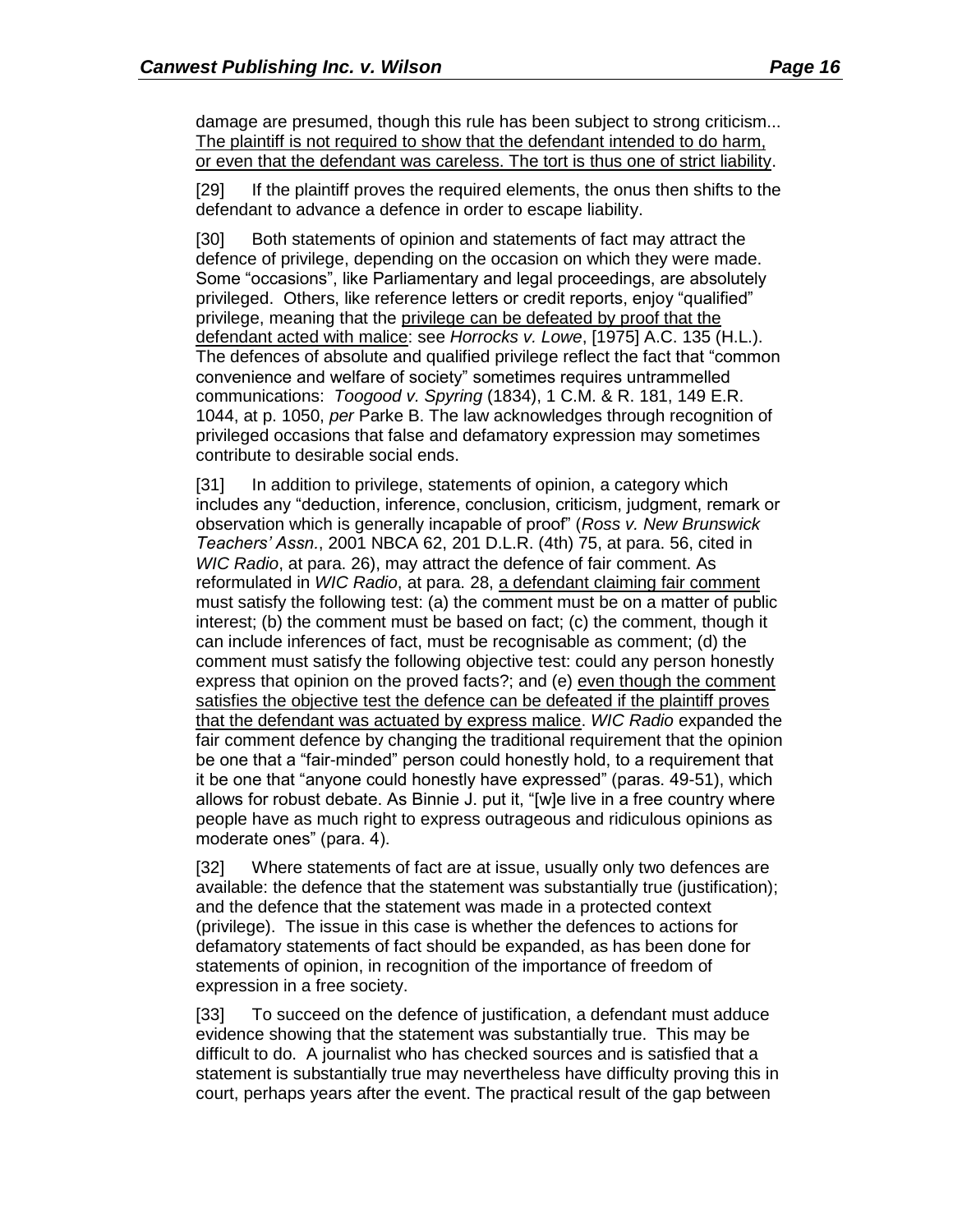responsible verification and the ability to prove truth in a court of law on some date far in the future, is that the defence of justification is often of little utility to journalists and those who publish their stories.

[34] If the defence of justification fails, generally the only way a publisher can escape liability for an untrue defamatory statement of fact is by establishing that the statement was made on a privileged occasion. However, the defence of qualified privilege has seldom assisted media organizations. One reason is that qualified privilege has traditionally been grounded in special relationships characterized by a "duty" to communicate the information and a reciprocal "interest" in receiving it. The press communicates information not to identified individuals with whom it has a personal relationship, but to the public at large. Another reason is the conservative stance of early decisions, which struck a balance that preferred reputation over freedom of expression. In a series of judgments written by Cartwright J. (as he then was), this Court refused to grant the communications media any special status that might have afforded them greater access to the privilege: *Douglas v. Tucker*, [1952] 1 S.C.R. 275; *Globe and Mail Ltd. v. Boland*, [1960] S.C.R. 203; *Banks v. Globe and Mail Ltd.*, [1961] S.C.R. 474; *Jones v. Bennett*, [1969] S.C.R. 277.

[35] In recent decades, courts have begun to moderate the strictures of qualified privilege, albeit in an *ad hoc* and incremental way. When a strong duty and interest seemed to warrant it, they have on occasion applied the privilege to publications to the world at large. For example, in suits against politicians expressing concerns to the electorate about the conduct of other public figures, courts have sometimes recognized that a politician's "duty to ventilate" matters of concern to the public could give rise to qualified privilege: *Parlett v. Robinson* (1986), 5 B.C.L.R. (2d) 26 (C.A.), at p. 39.

[36] In the last decade, this recognition has sometimes been extended to media defendants. For example, in *Grenier v. Southam Inc.*, [1997] O.J. No. 2193 (QL), the Ontario Court of Appeal (in a brief endorsement) upheld a trial judge's finding that the defendant media corporation had a "social and moral duty" to publish the article in question. Other cases have adopted the view that qualified privilege is available to media defendants, provided that they can show a social or moral duty to publish the information and a corresponding public interest in receiving it: *Leenen v. Canadian Broadcasting Corp*. (2000), 48 O.R. (3d) 656 (S.C.J.), at p. 695, aff'd (2001), 54 O.R. (3d) 612 (C.A.), and *Young v. Toronto Star Newspapers Ltd.* (2003), 66 O.R. (3d) 170 (S.C.J.), aff'd (2005), 77 O.R. (3d) 680 (C.A.).

[37] Despite these tentative forays, the threshold for privilege remains high and the criteria for reciprocal duty and interest required to establish it unclear. It remains uncertain when, if ever, a media outlet can avail itself of the defence of qualified privilege.

[Emphasis added.]

[35] Later in her reasons for judgment, the Chief Justice summarized the new defence of public interest responsible communication in this way: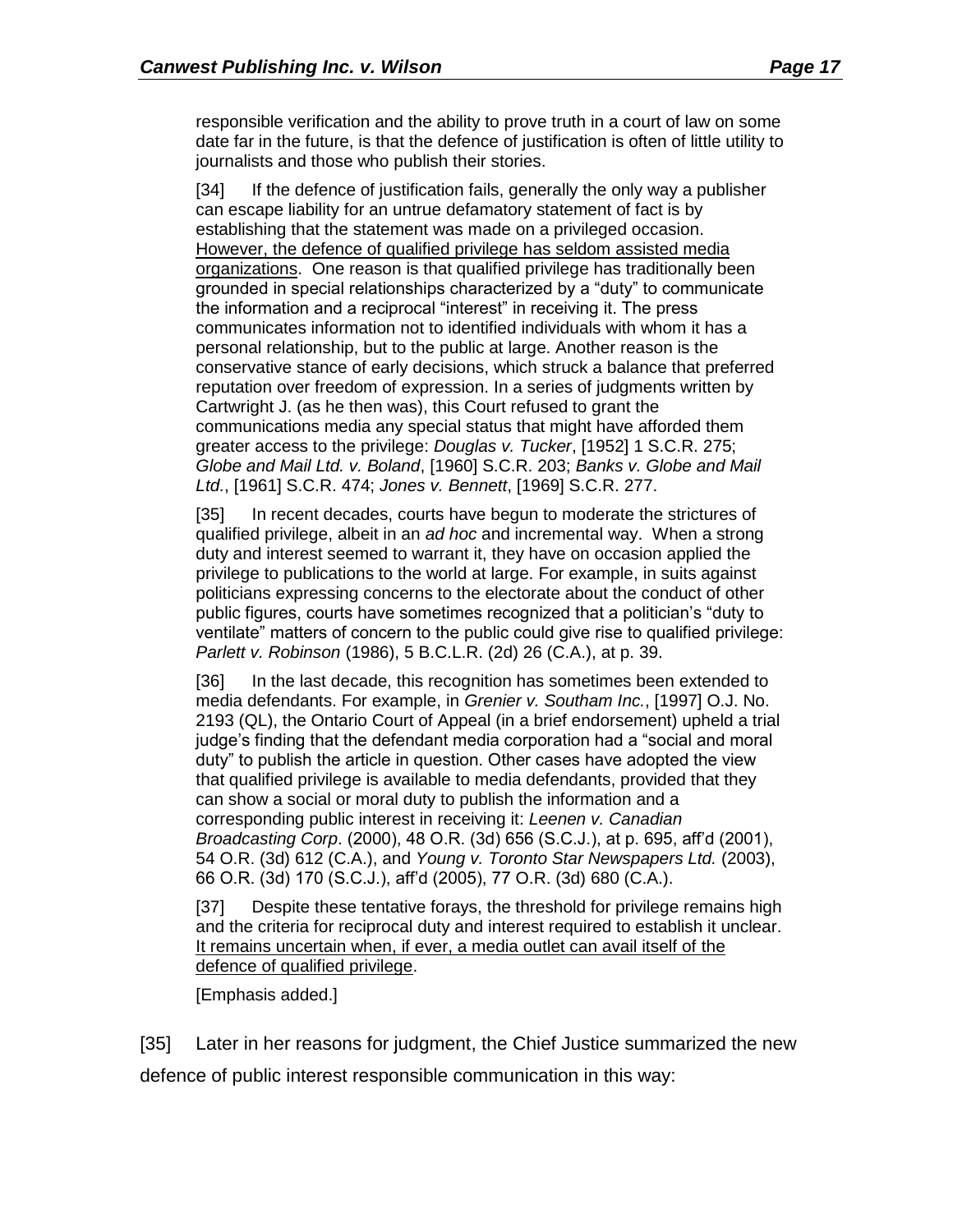[126] The defence of public interest responsible communication is assessed with reference to the broad thrust of the publication in question. It will apply where:

A. The publication is on a matter of public interest, and

B. The publisher was diligent in trying to verify the allegation, having regard to:

- (a) the seriousness of the allegation;
- (b) the public importance of the matter;
- (c) the urgency of the matter;
- (d) the status and reliability of the source;
- (e) whether the plaintiff's side of the story was sought and accurately reported;
- (f) whether the inclusion of the defamatory statement was justifiable;
- (g) whether the defamatory statement's public interest lay in the fact that it was made rather than its truth ("reportage"); and
- (h) any other relevant circumstances.

[Emphasis added.]

[36] Earlier in her judgment, the Chief Justice remarked (at para. 92) that it makes little sense to speak of malice defeating an assertion of responsible journalism as "the absence of malice is effectively built into the definition of responsible journalism itself".

[37] As far as the elements of the tort of defamation are concerned, then, it is unnecessary that Mr. Wilson prove malice. Once he has established that the words were defamatory, that the words refer to him and were published, it is up to the defendant(s) to show that that the words were true, or constituted fair comment. Express malice will defeat the defence of fair comment. Proof of malice will defeat a defence of qualified privilege. The appellants have also pleaded public interest responsible journalism. A necessary absence of malice is woven into the defence.

[38] Malice also plays a role in the question of damages; a successful plaintiff may obtain aggravated damages from a defendant whose malice has been proved (*Hill v. Church of Scientology of Toronto*, [1995] 2 S.C.R. 1130 at paras. 188-91).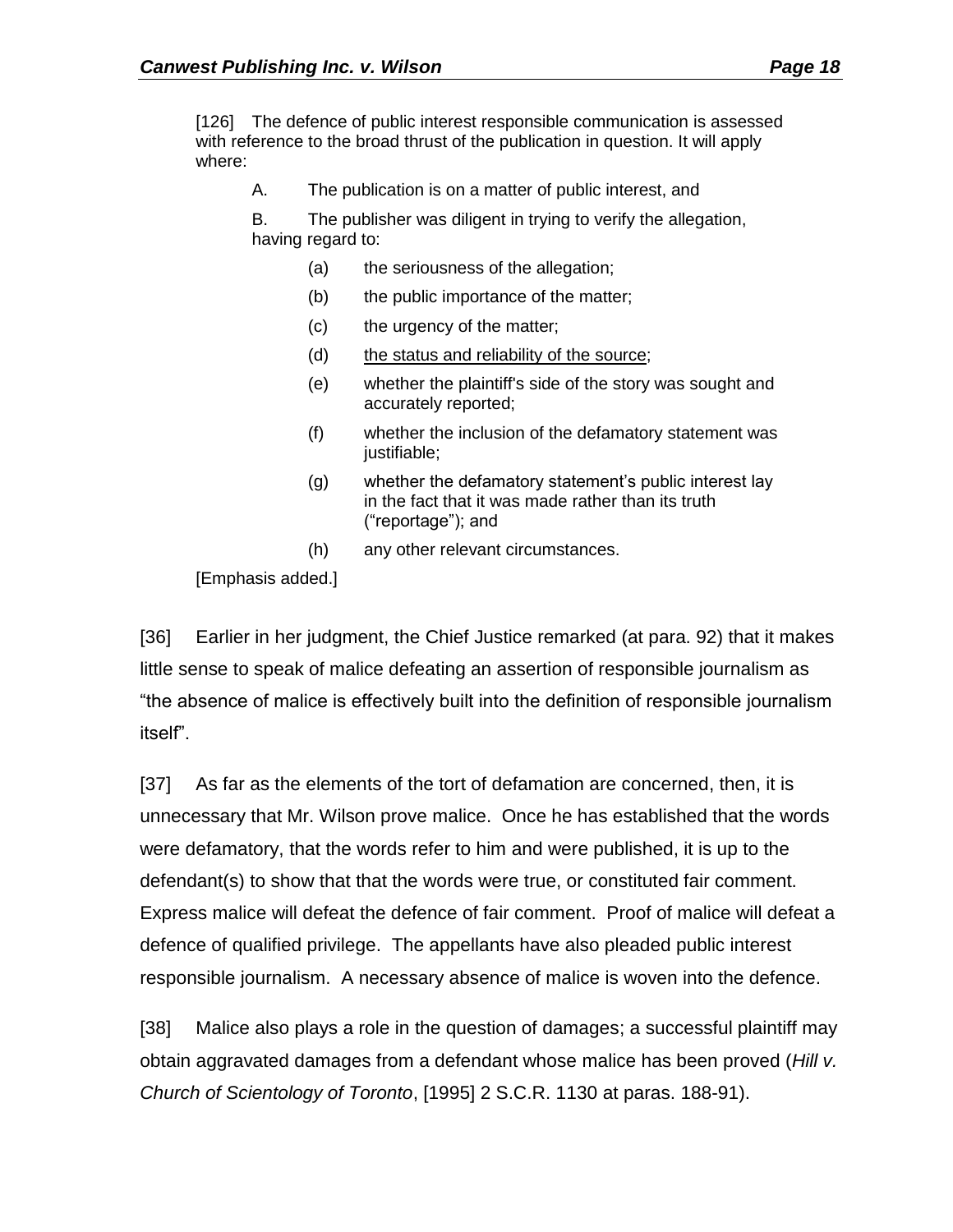[39] As I understand his reasons for judgment, the chambers judge concluded that if Mr. Wilson could establish that the Anonymous Report was given to Ms. O'Connor by someone involved in the Lougheed-Wilson family financial wranglings, rather than a civic-minded third party, this would provide evidence of malice on the part of the confidential source. He also found that the identity of the source might assist in determining whether there existed a politically motivated scheme to defame a politician. This would defeat any defence the other named defendants might have of qualified privilege or fair comment.

[40] I note here that the appellants put forward no argument on this appeal that Mr. Wilson was not entitled to pose interrogatories to them concerning matters that would affect only their co-defendants. I am aware of only one case, *Bronson v. Hewitt*, 2008 BCSC 1605, considering that specific issue under the old rule, 29(1). In *Bronson*, Goepel J. concluded that a party could be compelled to answer interrogatories dealing with matters in question in the action generally, even though not in issue as between the interrogating and answering parties.

[41] I am of the view that if, as in this case, the purportedly privileged evidence sought in the interrogatories is more relevant to the interrogating party's claim against other parties than to his or her claim against the answering parties, this is a factor that ought to be considered in the application of the Wigmore criteria. I will return to this point later in these reasons.

[42] It is difficult to see how evidence in the Defamation Action of malice on the part of the other defendants or the confidential source would affect the appellants' defences; it is the appellants' malice that would have to be shown in order to negate their defences of fair comment and qualified privilege, assuming that those defences are otherwise made out. A possible exception might be the appellants' plea of public interest responsible journalism. Here, Mr. Wilson might strike at the defence by arguing that the source of the Anonymous Report had an axe to grind, and the reporter accordingly ought to have exercised more caution before publishing material attributable to the source.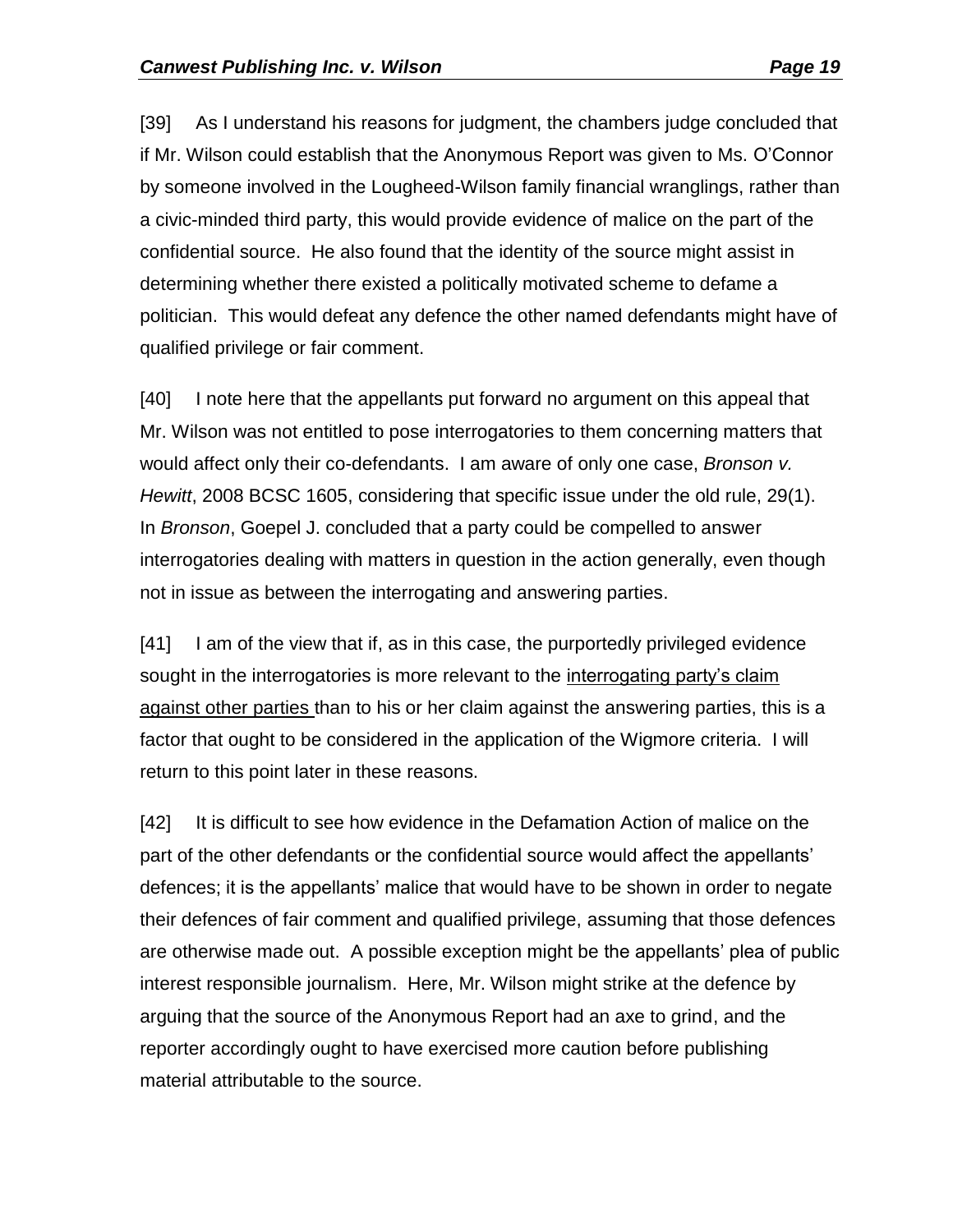[43] Canwest and Ms. O'Connor submit that the Anonymous Report itself is objectively verifiable by examining the statements contained within it, much of which drew on the allegations of campaign workers named in the impugned newspaper article, but not named as defendants in the Defamation Action. Thus, Canwest and Ms. O'Connor say the Anonymous Report source's reliability is not relevant.

[44] In my view, when examining the potential evidence in this light, it must be said that the identity of the person who provided Ms. O'Connor with the Anonymous Report is relevant to the defences of the co-defendants, but not of central importance to the appellants' defences.

[45] It follows from all of the foregoing that, while I do not view the relevance of the evidence sought by Mr. Wilson in the same way as did the chambers judge, I nevertheless would not accede to the first ground of appeal. Although the evidence sought is relevant primarily to the co-defendants' defences, it is of some relevance to the appellants' defences. I will deal with the consequences of the possible strength of the evidence when discussing the other grounds of appeal.

## *The second and third grounds of appeal ‒ did the chambers judge err in failing to apply the correct legal test to require a journalist to identify a confidential source at the discovery stage?*

[46] The second and third grounds of appeal allege error in the chambers judge's formulation and application of the test for journalist-source privilege.

[47] More specifically, the appellants say that the chambers judge erred in his interpretation and application of three of the four factors that constitute the Wigmore criteria as employed in the test for journalist-source privilege.

[48] The journalist-source privilege test that the chambers judge was obliged to apply was endorsed by the Supreme Court of Canada in *National Post* and *Globe and Mail*. These two cases established that journalist-source privilege is a common law privilege the existence of which will only be recognized on a case-by-case basis. Although the privilege is not derived from s. 2(b) of the *Charter*, which protects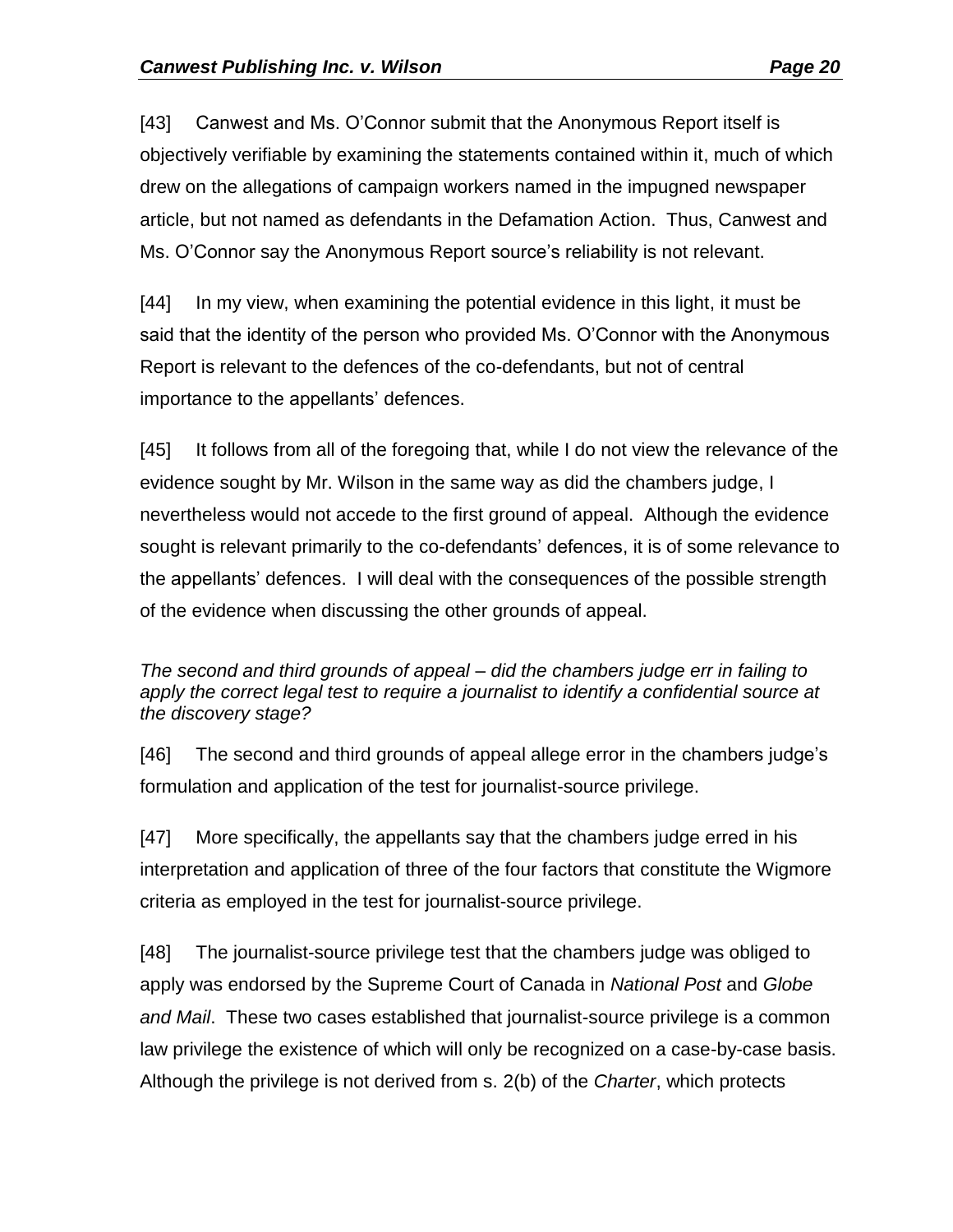freedom of expression and freedom of the press, $<sup>1</sup>$  this constitutional provision is</sup> closely aligned with and informs the privilege. The source of journalist-source privilege is the common law. Where the identity of a journalist's confidential source is relevant to a litigant's case and is sought by the litigant from the journalist, the court will protect the information from compelled disclosure if the journalist asserting the privilege can establish that: 1) there exists a confidential relationship between the journalist and his or her source that ought to be protected; and, 2) the circumstances are such that the public interest in protecting the identity of the source outweighs the public interest in getting at the truth in the particular case.

[49] The Supreme Court of Canada summarized the test in *Globe and Mail* at para. 65:

In summary, to require a journalist to answer questions in a judicial proceeding that may disclose the identity of a confidential source, the requesting party must demonstrate that the questions are relevant. If the questions are irrelevant, that will end the inquiry and there will be no need to consider the issue of journalist-source privilege. However, if the questions are relevant, then the court must go on to consider the four Wigmore factors and determine whether the journalist-source privilege should be recognized in the particular case. At the crucial fourth factor, the court must balance (1) the importance of disclosure to the administration of justice against (2) the public interest in maintaining journalist-source confidentiality. This balancing must be conducted in a context-specific manner, having regard to the particular demand for disclosure at issue. It is for the party seeking to establish the privilege to demonstrate that the interest in maintaining journalist-source confidentiality outweighs the public interest in the disclosure that the law would normally require.

[50] The four Wigmore factors were identified in *Globe and Mail* at para. 22 as follows:

(1) The relationship must originate in a confidence that the source's identity will not be disclosed; (2) anonymity must be essential to the relationship in which the communication arises; (3) the relationship must be one that should be sedulously fostered in the public interest; (4) the public interest served by protecting the identity of the informant must outweigh the public interest in getting at the truth. [Citations omitted.]

 1 s. 2(b) of the *Charter of Rights and Freedoms* provides:

s. 2 Everyone has the following fundamental freedoms:

<sup>(</sup>b) freedom of thought, belief, opinion and expression, including freedom of the press and other media of communication.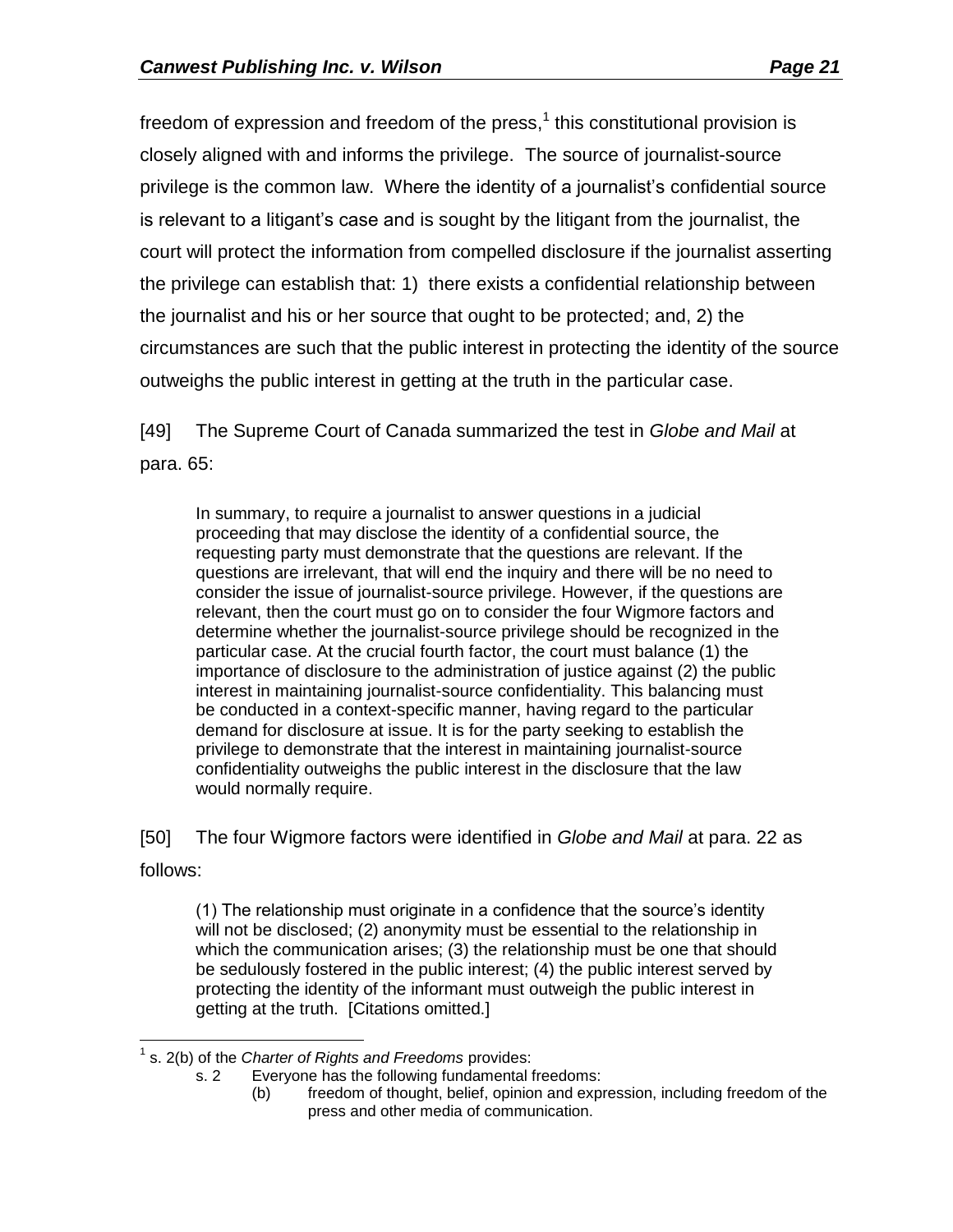[51] Before turning to the Wigmore factors, I note that the respondent argued in this Court that, because the source of the Anonymous Report sent the report to other people such as the defendant Mr. Janke, whatever privilege that might have protected his or her anonymity was lost. The respondent referred to cases such as *Alberta (Treasury Branches) v. Ghermezian*, 1999 ABQB 407, in which an argument was made that because information had been disseminated beyond the confidential relationship, the information was no longer protected by privilege. That and similar cases have no application here, where the journalist-source privilege claimed is not over the contents of the Anonymous Report, but rather over the identity of its provider. The majority in *National Post* recognized this distinction:

[56] … Wigmore was concerned with the confidentiality of the *contents* of the communication itself (which is not the issue here because it was the mutual intention of the journalist and the source to make the content of the communication public). However, I think the rationale underlying the Wigmore criteria may be applied equally to a new role, namely the maintenance of the confidentiality of the *identity* of the source. … [Italic emphasis in original.]

The cases the respondent cites do not support his argument that the identity of the confidential source has been waived, and I would not accede to it.

[52] In the case at bar, the chambers judge found that the first Wigmore criterion was satisfied. In moving to the second criterion, the chambers judge expressed doubt that confidentiality was essential to the relationship in which the communication arose. He found that the relationship was not continuing and not one that needed to be preserved, "except possibly as an encouragement to others holding important information who may be reluctant to come forward without an expectation of anonymity".

[53] I agree with the appellants that, in so concluding, the chambers judge misapplied the second criterion. Ms. O'Connor's affidavit made it clear that without a promise of anonymity, the communication would not have been made. Thus, not only was the first criterion satisfied (i.e., the relationship originated in a confidence that the source's identity would not be disclosed) but so was the second (i.e.,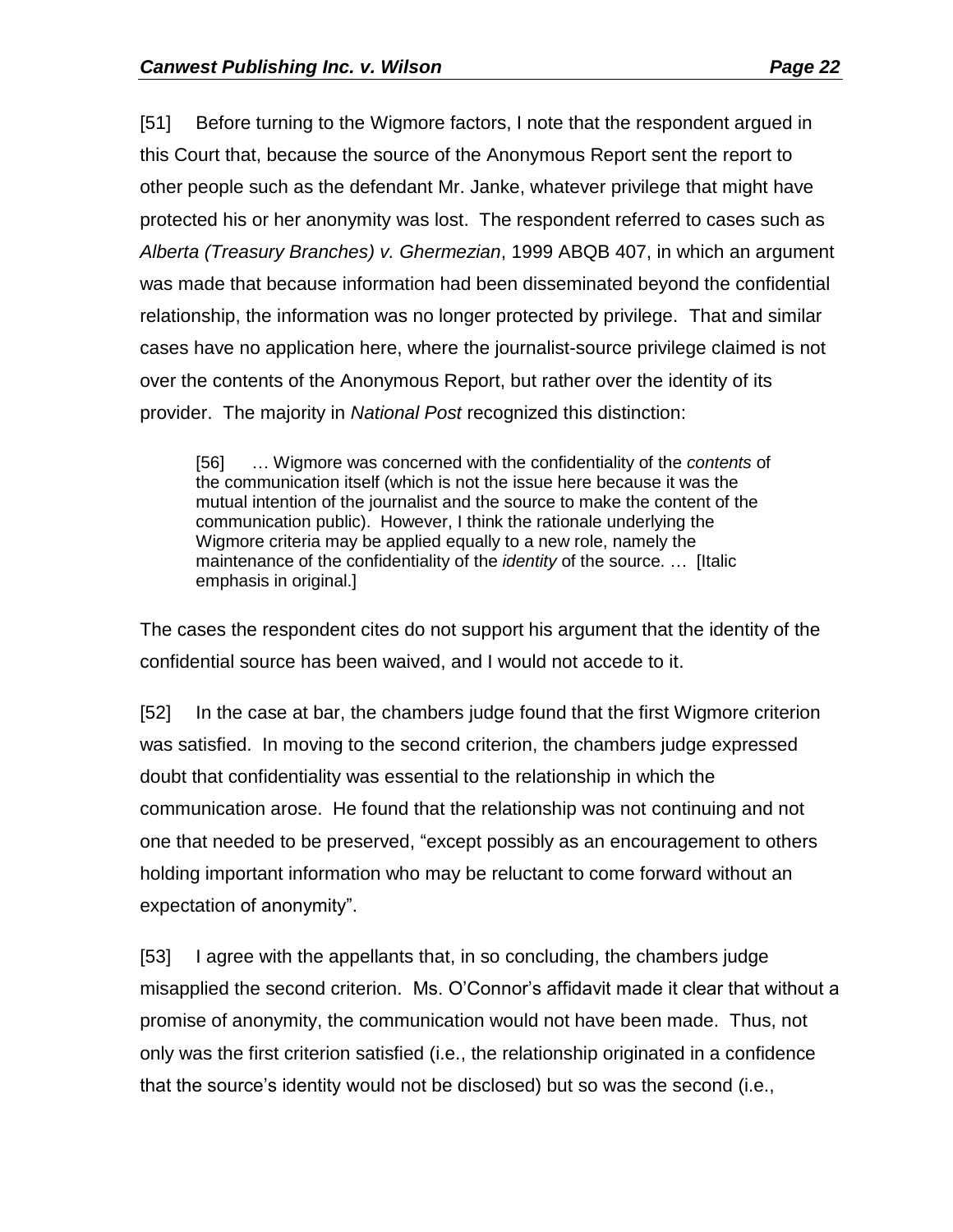anonymity was essential to the relationship in which the communication arose). In other words, but for the promise of confidentiality, the communication would not have been made. It follows that in these circumstances the fulfillment of the first Wigmore criterion was the fulfillment of the second.

[54] Next, in examining the third factor, the chambers judge found that he could reach no conclusion on the question whether this was a relationship that should sedulously be fostered because he did not know whether the motive of the source was high-minded or malicious. He stated: "[i]f it is the former, the relationship between the source and O'Connor should be sedulously fostered. If it is the latter, the source should not be permitted to hide behind the cloak of journalist source privilege".

[55] In my view, this analysis conflates the third and fourth Wigmore criteria. The third Wigmore criterion deals with the general relational context in which the communication is made, and not with the specific circumstances of the individuals involved. Here, Ms. O'Connor obtained the relevant information in the context of her investigation into the propriety of election campaign spending of a Member of Parliament. The informant required and received a guarantee of anonymity and would not have otherwise disclosed the information. Accordingly, the pertinent relationship is that between a professional journalist and a confidential informant, and the following passage from *National Post* is apposite:

[57] The third criterion (that the source-journalist relationship is one that should be "sedulously fostered" in the public good) introduces some flexibility in the court's evaluation of different sources and different types of "journalists". The relationship between the source and a blogger might be weighed differently than in the case of a professional journalist like Mr. McIntosh, who is subject to much greater institutional accountability within his or her own news organization. These distinctions need not be canvassed in detail here since the appellants have made out on their evidence, in my opinion, that in general the relationship between professional journalists and their secret sources is a relationship that ought to be "sedulously" fostered and no persuasive reason has been offered to discount the value to the public of the relationship between Mr. McIntosh and his source(s) in this particular case. [Emphasis added.]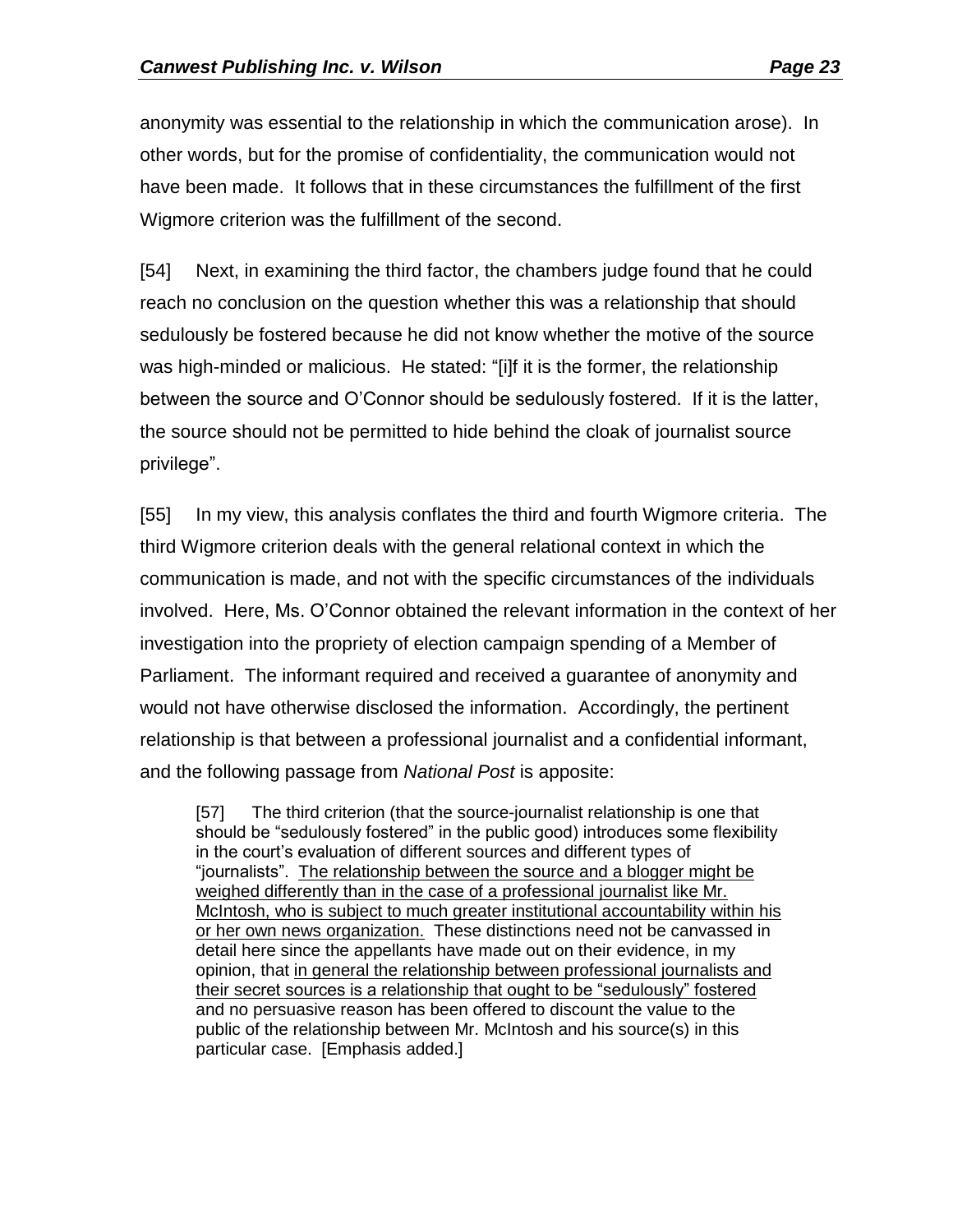[56] Any questionable ulterior motives the informant might have are irrelevant to the consideration of the Wigmore criteria in this particular case. The source may have hoped to destroy Mr. Wilson's parliamentary career, but that desire would be beside the point if the information provided was true and thus in the public interest to reveal. The public's "interest in being informed about matters of importance that may only see the light of day through the cooperation of sources who will not speak except on condition of confidentiality" (*National Post* at para. 28) is not diminished merely because the source is motivated wholly or partly by self-interest. The confidential relationship between a person who reveals the possible existence of electoral fraud to a reporter investigating corruption is a relationship that must sedulously be protected in the public interest.

[57] As stated in *National Post* at para. 58 and repeated in *Globe and Mail* at para. 57, it is the fourth factor "that will do most of the grunt work in the analysis of any claim for journalist-source privilege". To repeat, the fourth factor is whether the public interest served by protecting the identity of the informant outweighs the public interest in getting at the truth. As I read his reasons for judgment, the principal reason the chambers judge found that the appellants had not satisfied the fourth Wigmore criterion was the absence of evidence before him of the confidential source's motives. He held that because there was no material in evidence that described the source, he could not discern whether the source was or was not intimately involved in the political aspect of "this saga". In effect, the chambers judge concluded that because he was unable to determine whether the source was malevolent or high-minded, the appellants had not established journalist-source privilege in the case at bar.

[58] In my view, the chambers judge imposed on the appellants an obligation that the jurisprudence does not require. As mentioned earlier, the motives of the informant have little to do with the concept of journalist-source privilege. The sort of "motive evidence" required by the chambers judge would go a long way to identifying the source before any decision is made whether to uphold the privilege, thus prematurely defeating it.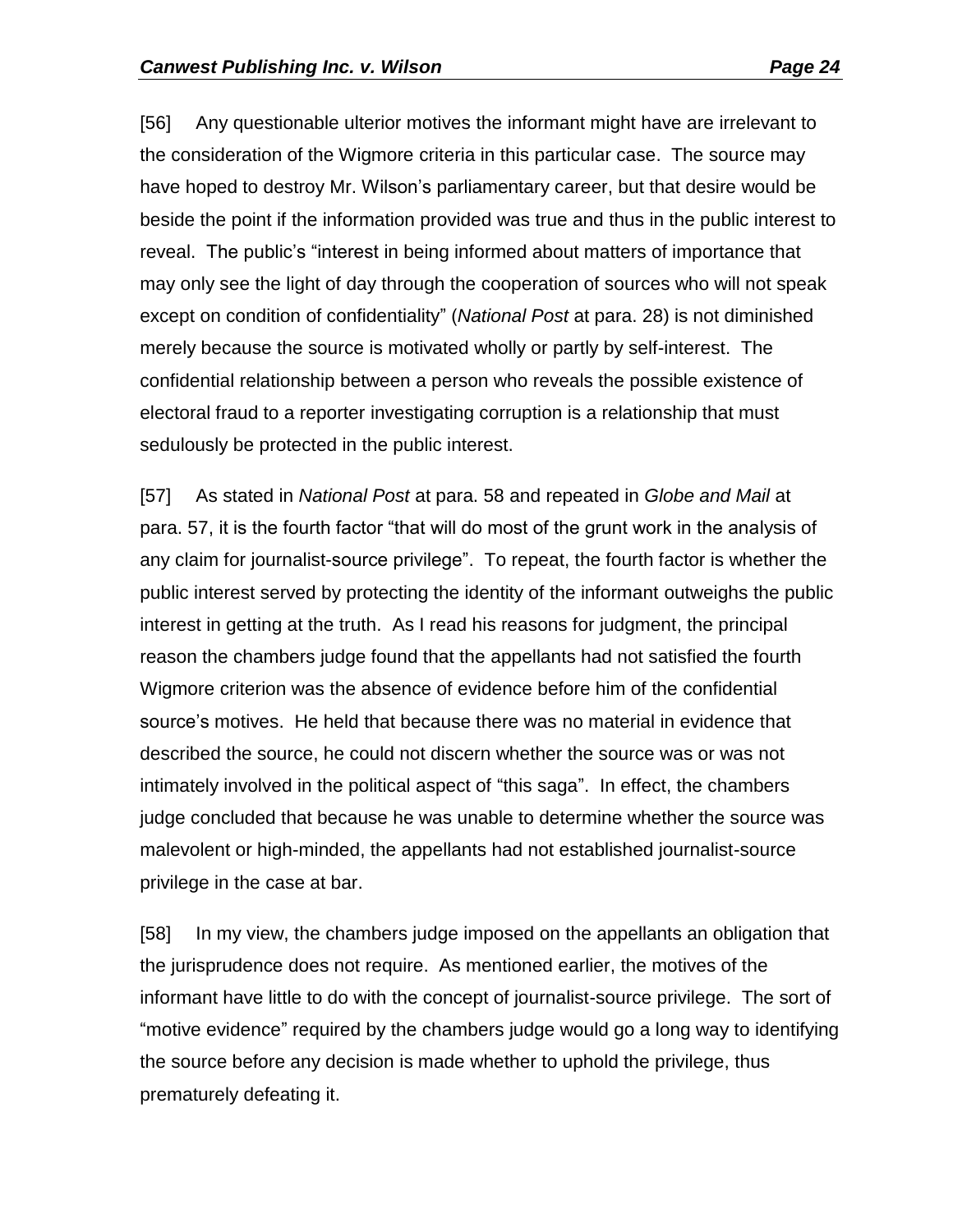[59] In concluding that the fourth Wigmore criterion had not been met, the chambers judge also considered and dismissed other factors which might militate in favour of establishing privilege. The Supreme Court described these considerations in *Globe and Mail* at para. 66:

The relevant considerations at this stage of the analysis, when a claim to privilege is made in the context of civil proceedings, include: how central the issue is to the dispute; the stage of the proceedings; whether the journalist is a party to the proceedings; and, perhaps most importantly, whether the information is available through any other means. As discussed earlier, this list is not comprehensive. ... [Emphasis added.]

[60] As I have discussed in the paragraphs above, I am of the view that the issue of the identity of the source is not central to the dispute between the appellants and Mr. Wilson. The identity of the source is not relevant to whether the statements in the Anonymous Report are true or false and thus has little bearing on the component factors of the public interest responsible communication defence. It is difficult to see how the identity of the confidential source could be relevant to whether Canwest or Ms. O'Connor acted maliciously.

[61] The identity of the source has potential relevance to the dispute between Mr. Wilson and the other defendants. Rather than turning first to the appellants at this stage of the proceedings, Mr. Wilson ought to exhaust his discovery process with those defendants he suspects provided the Anonymous Report to the press. The Court noted in *Globe and Mail* at para. 63, "[r]equiring a journalist to breach a confidentiality undertaking with a source should be done only as a last resort".

[62] I recognize that the chambers judge concluded that requiring Ms. O'Connor to reveal her source at this stage of the proceedings might have the potential to resolve certain issues prior to trial. It would be expedient to require Ms. O'Connor to reveal her source right now. However, at least at this procedural stage of the Defamation Action, expediency must yield to freedom of the press. As the Court stated in *Globe and Mail* at para. 58 after citing *Attorney-General v. Mulholland*, [1963] 2 Q.B. 477, "at this point the procedural equities do not outweigh the freedom of the press, but [the journalist] may be required to disclose at trial".